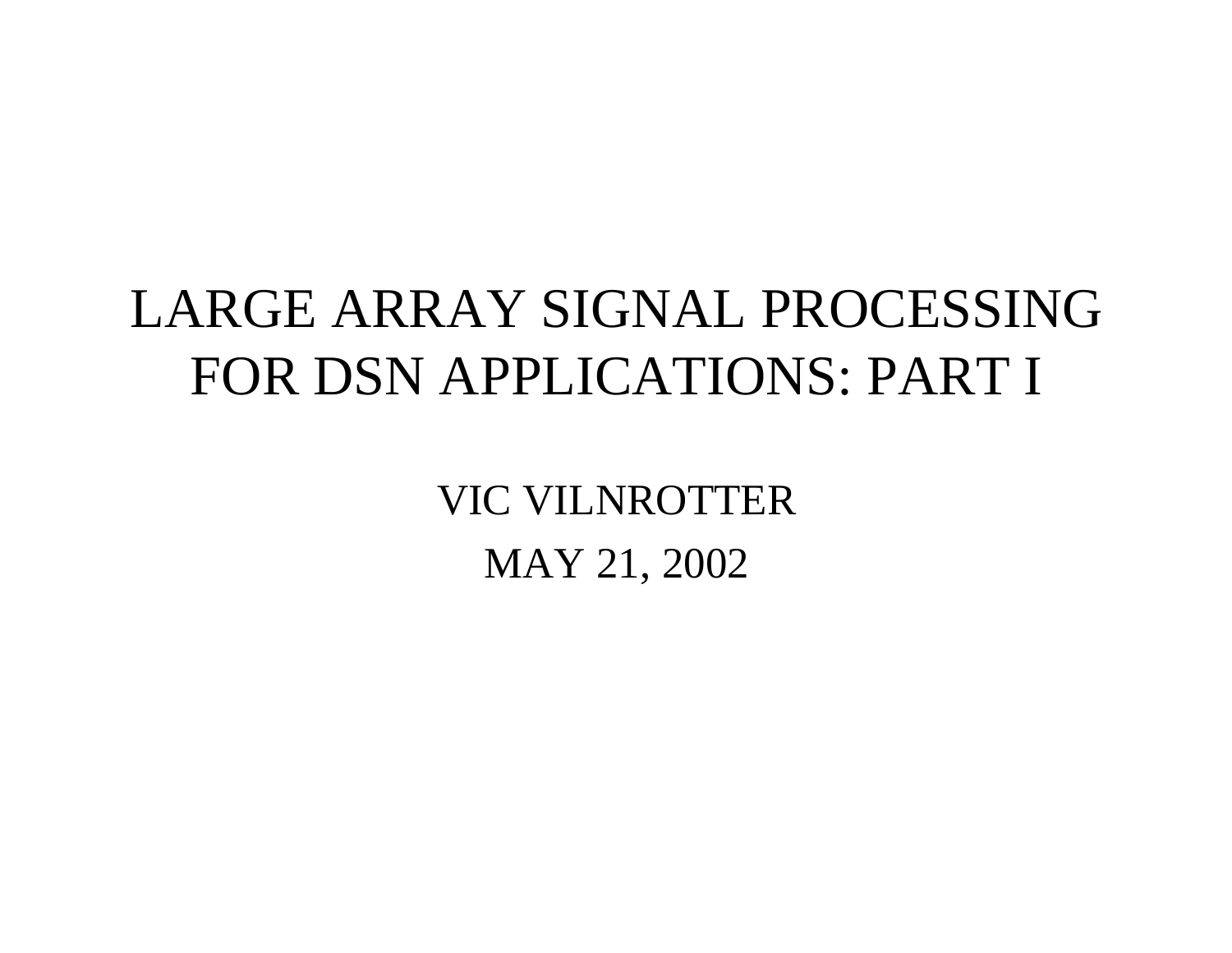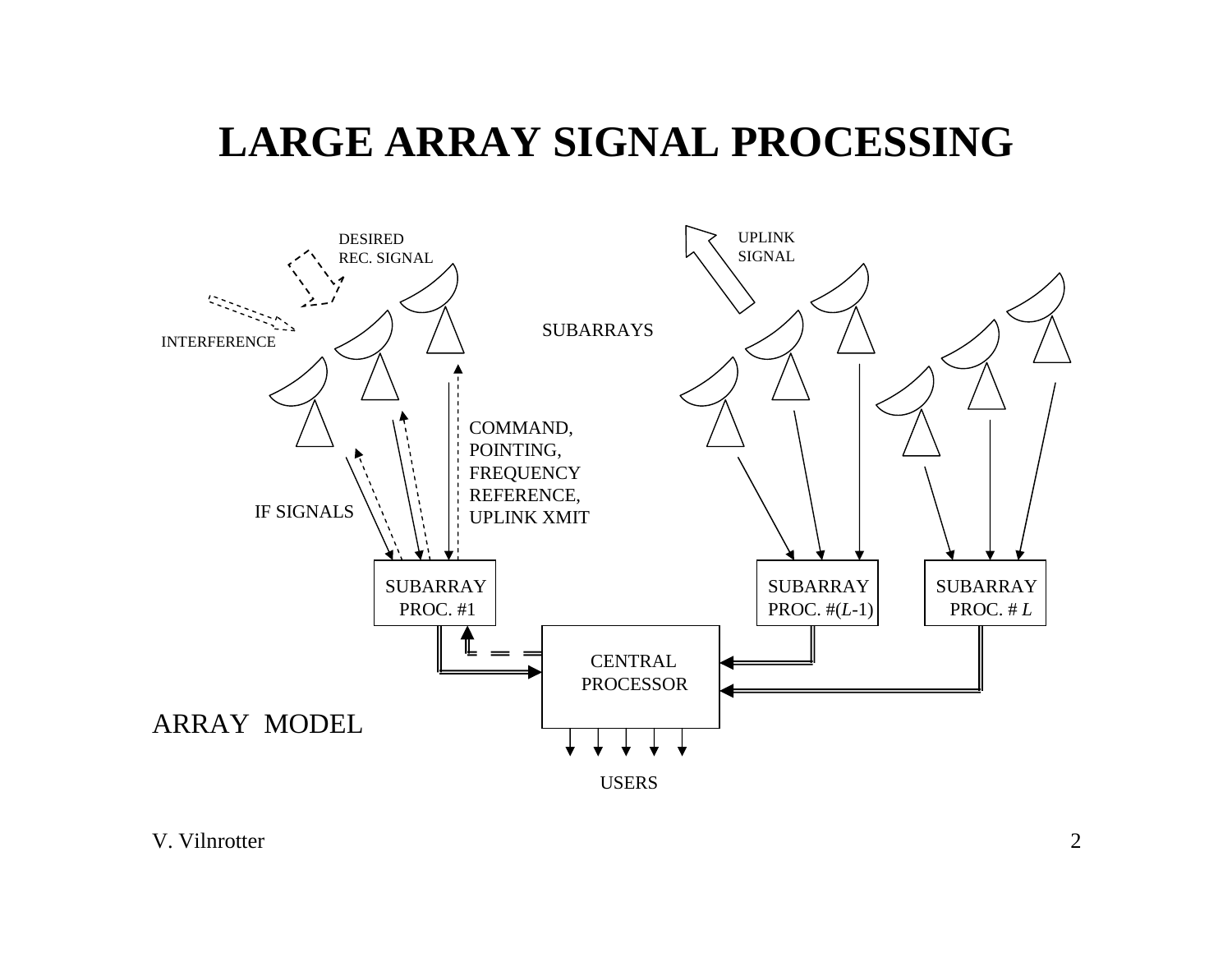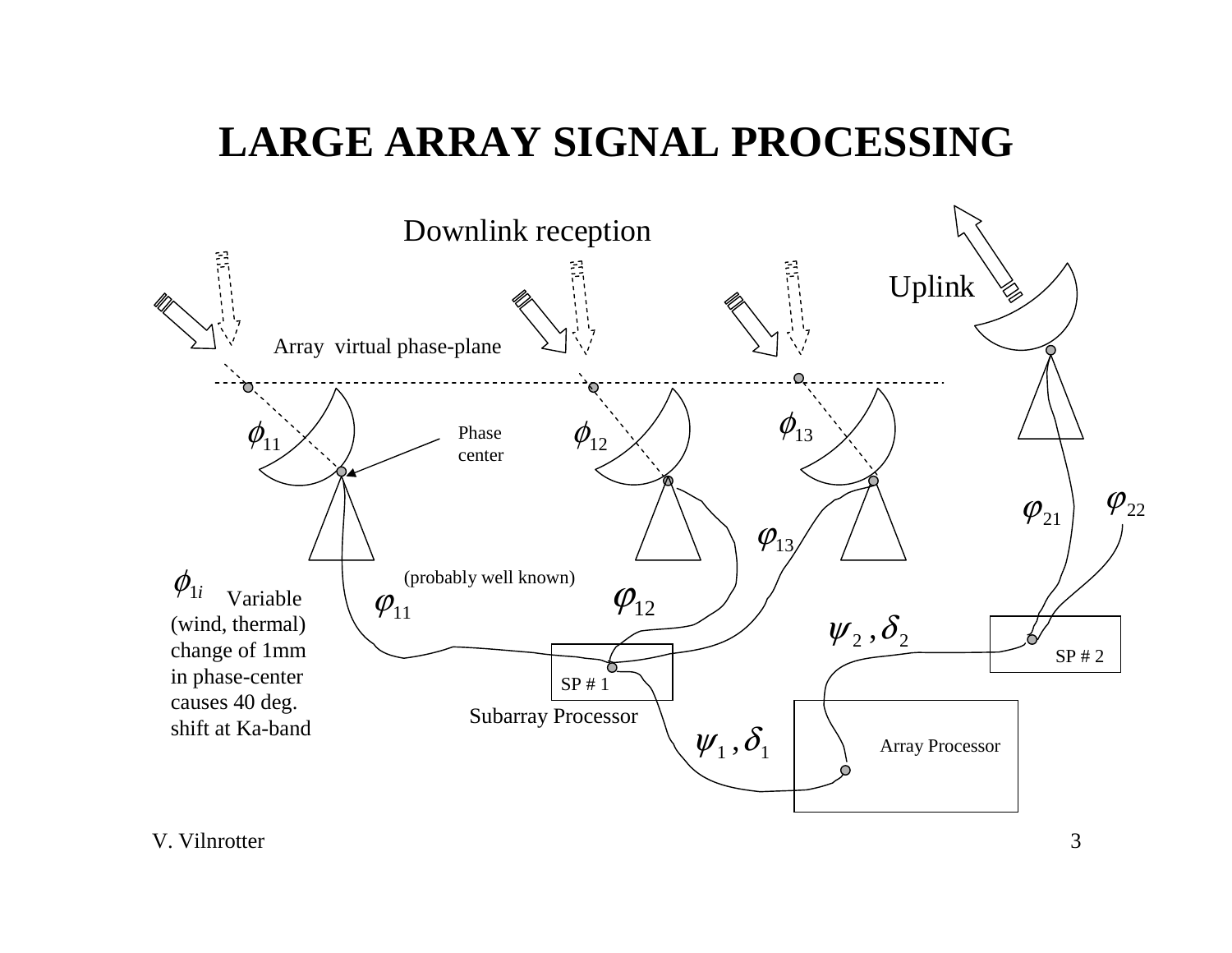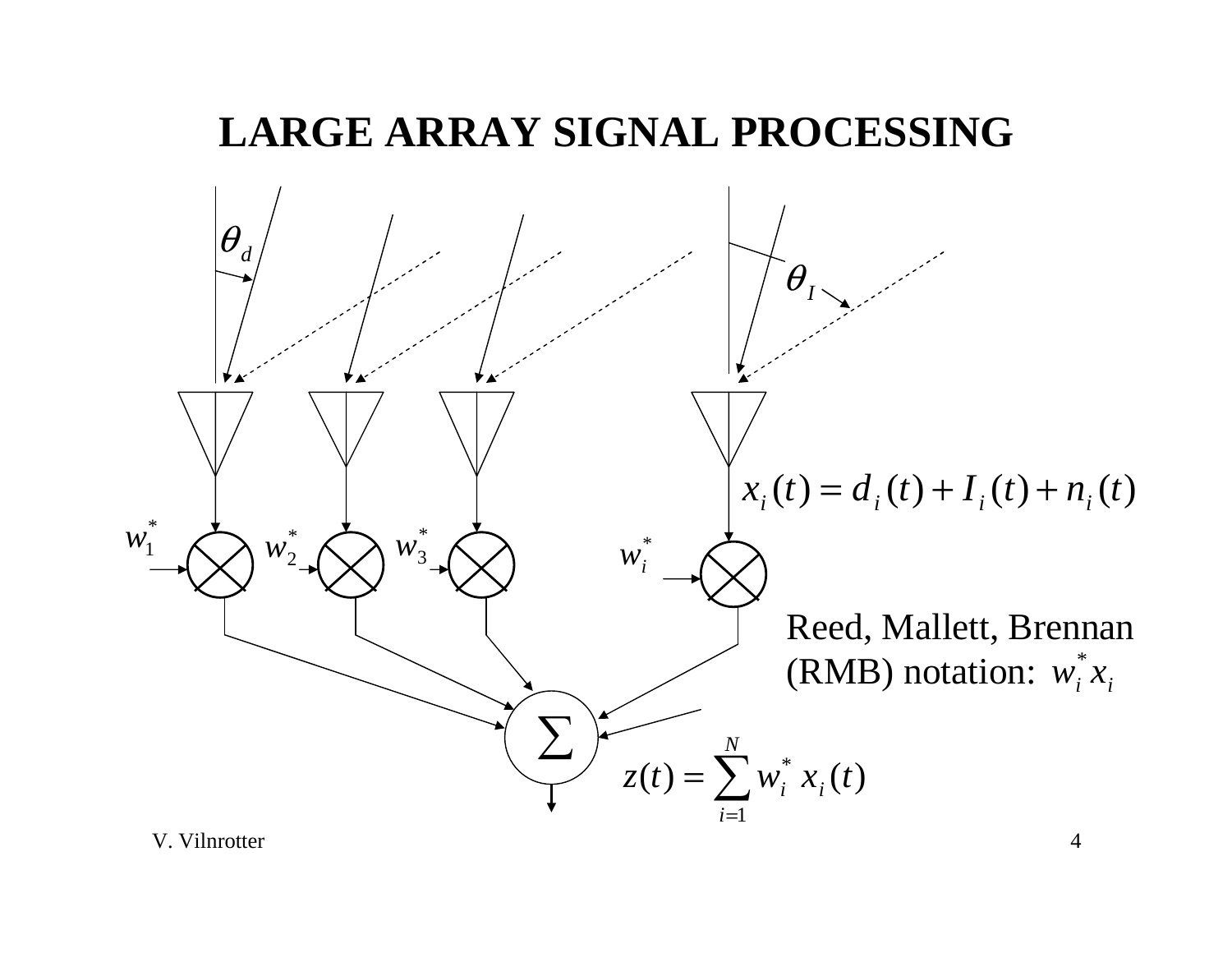## **LARGE ARRAY SIGNAL PROCESSING**THE PHASE-LOCK LOOP ARRAY

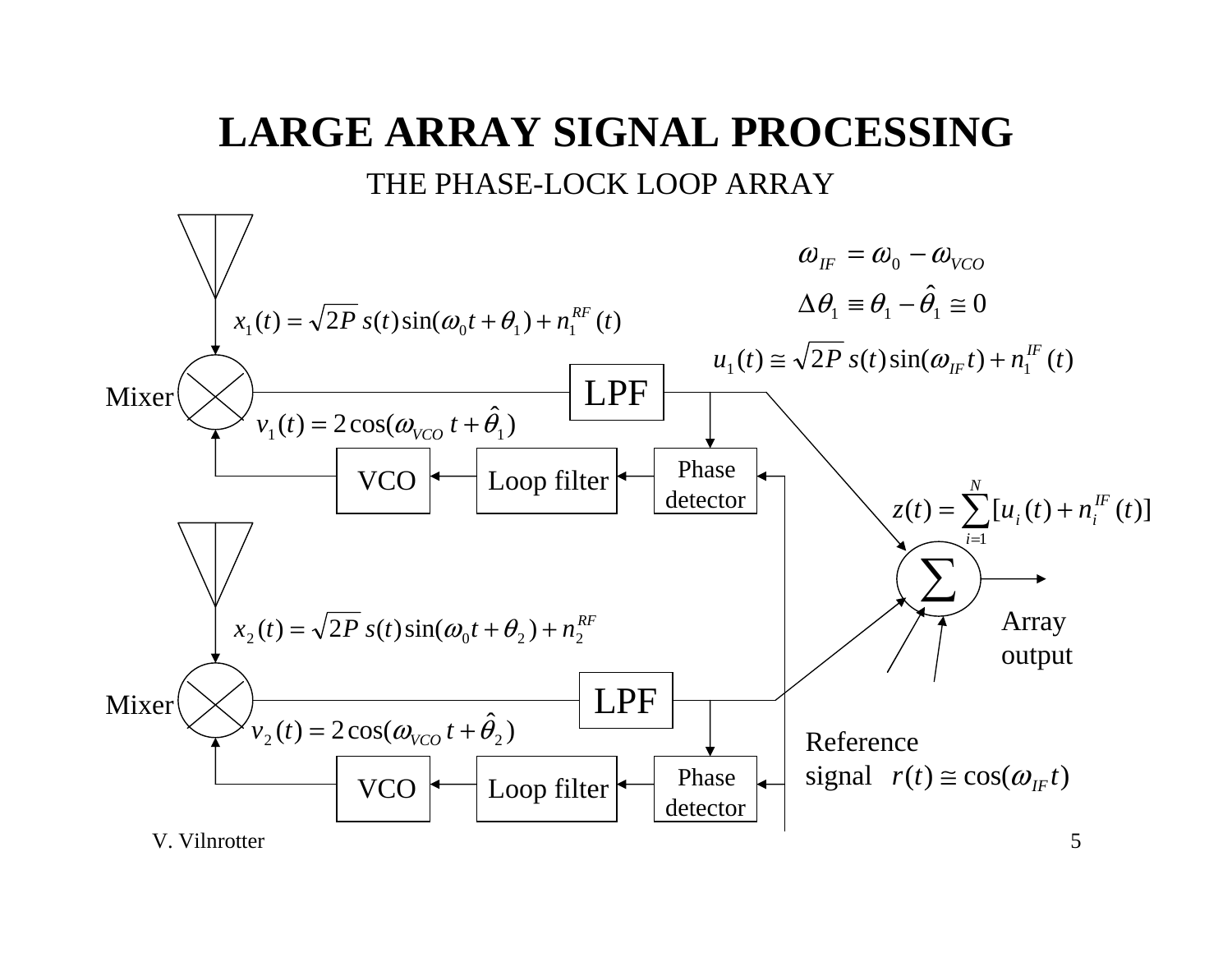- Reference Signal Requirements
	- must be **correlated** with the desired signal
	- must be **uncorrelated** with interference
- $\bullet$  EXAMPLE: NASA Deep-Space Modulation Format
	- residual carrier usually present
	- data modulated onto square-wave subcarrier



• *PLL* Array Output *SNR* (perfect reference):

$$
SNR \equiv \frac{\left(N\sqrt{2P}s(t)\sin(\omega_{IF}(t)\right)^2}{N\sigma^2} = N\frac{P}{\sigma^2}
$$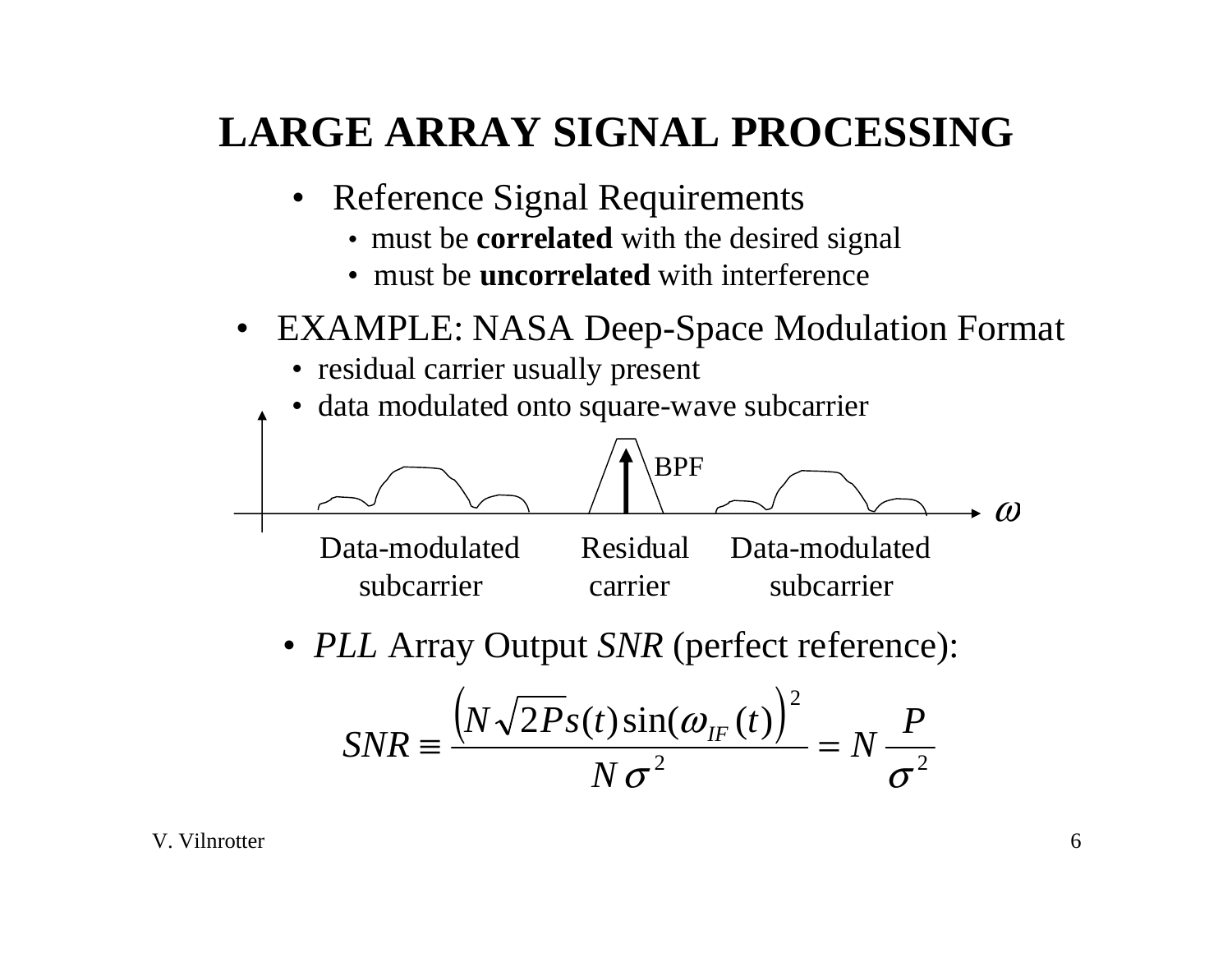

 $\sim$  7 more complex signal processing often yields a useful reference signal.

V. Vilnrotter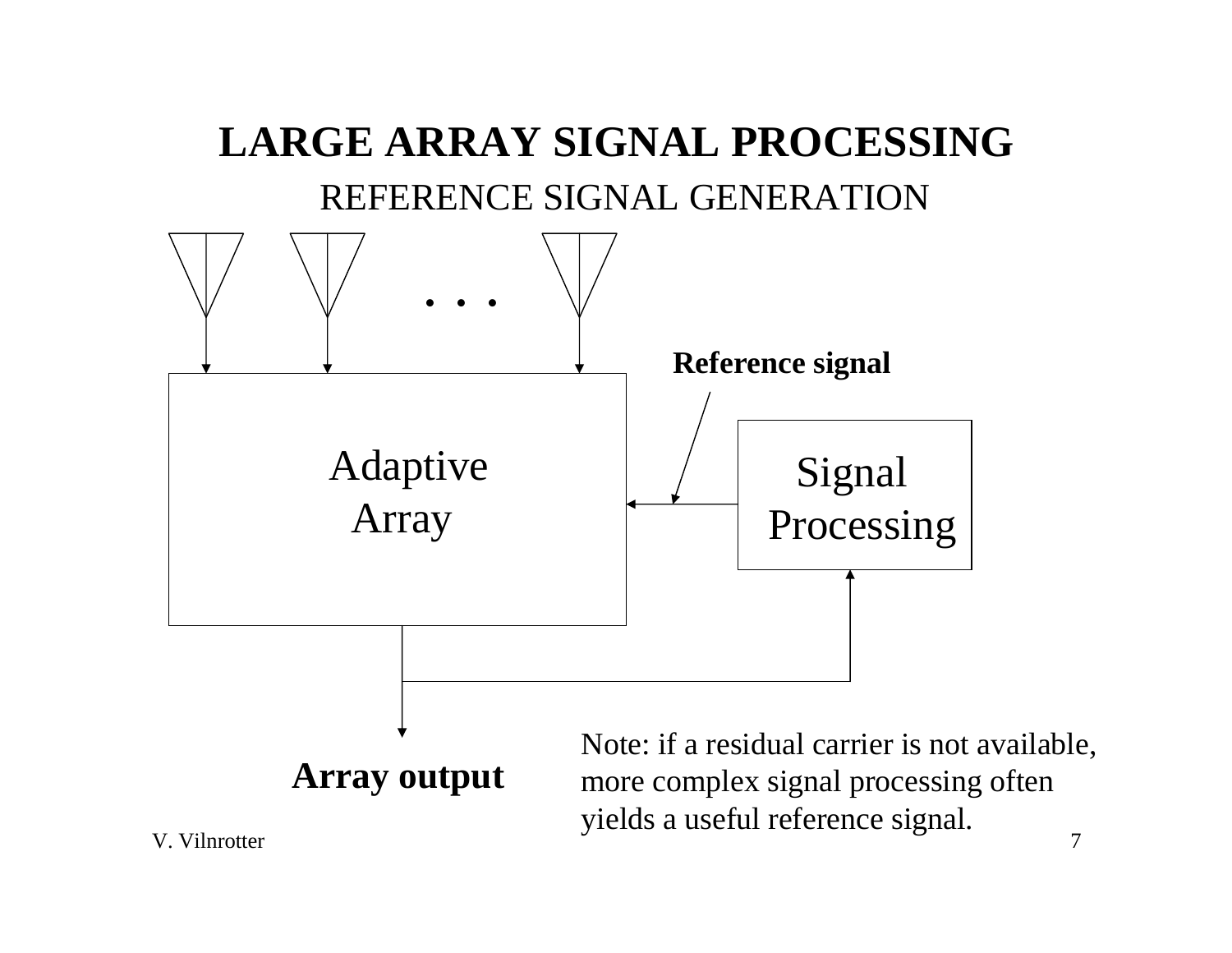#### COMPLEX VECTOR FORMULATION OF THE **LARGE ARRAY SIGNAL PROCESSING** PROBLEM

$$
\mathbf{X} = [x_1(t), x_2(t), \cdots, x_N(t)]^T; \quad \mathbf{W} = [w_1, w_2, \cdots, w_N]^T
$$

$$
\mathbf{X} = \mathbf{X}_d + \mathbf{X}_I + \mathbf{X}_n
$$

$$
z(t) = \sum_{i=1}^N w_i^* x_i(t) = \mathbf{W}^{*T} \mathbf{X} \equiv z_d(t) + z_I(t) + z_n(t)
$$

$$
P_d = E |z_d(t)|^2; \quad P_l = E |z_l(t)|^2; \quad P_n = E |z_n(t)|^2
$$

$$
SINR = \frac{P_d}{P_I + P_n} = \frac{P_d}{P_u}; \quad \text{want } \mathbf{W}_{opt} \text{ that maximizes } SINR
$$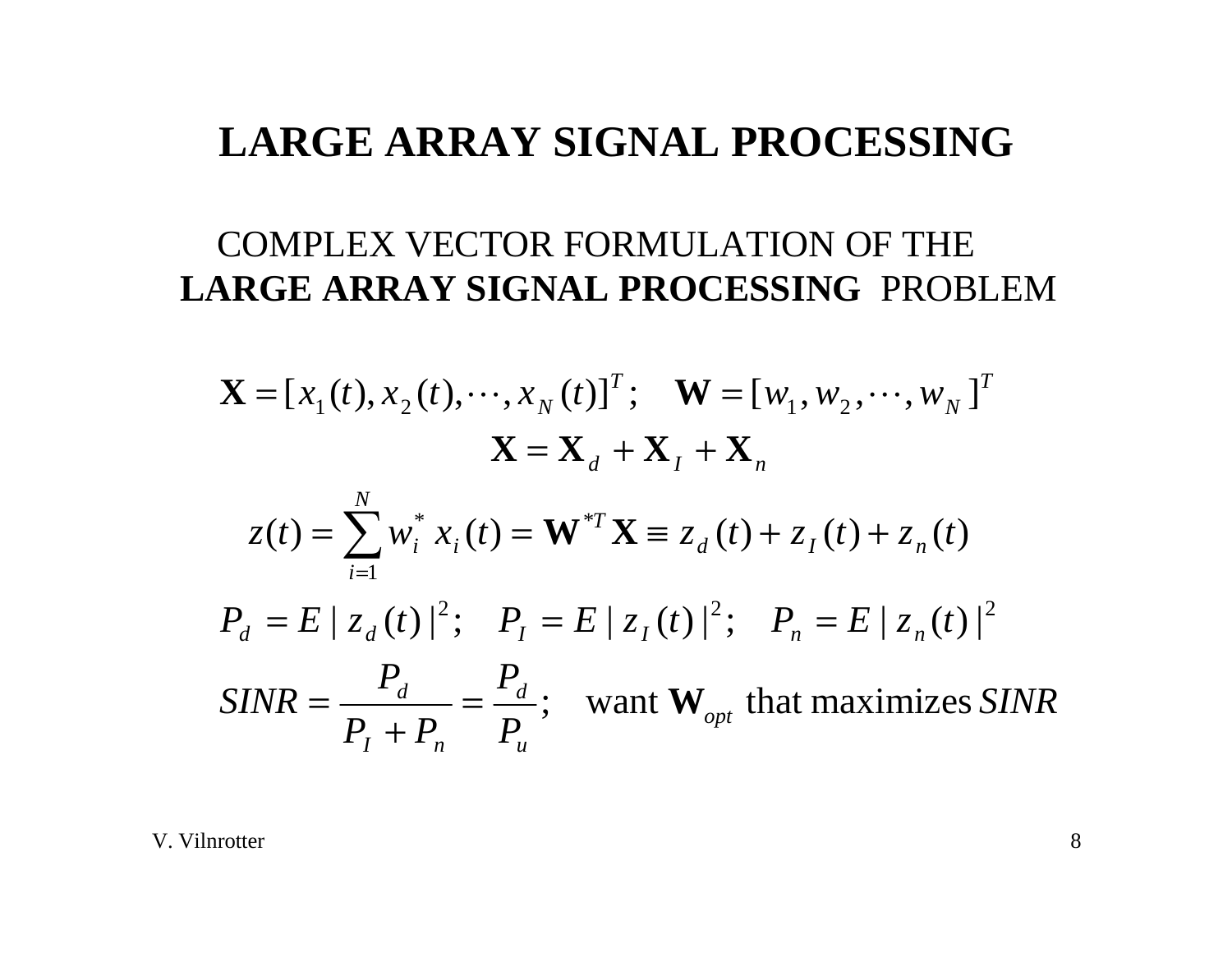**LARGE ARRAY SIGNAL PROCESSING**NARROWBAND ASSUMPTION:

 $j\theta_{d2}$   $j\theta_{dN}$   $T$  $d$  **d**  $\ell$  **d**  $\ell$  **d**  $\ell$  **d**  $\ell$  *d*  $d$  *d*  $d$  *d*  $d$  $\mathbf{X}_d = s(t) \mathbf{U}_d$  signal times "source direction vector"  $d = A_d(t) \{ \exp[j(\psi_d + \phi_d(t)] \} [1, e^{j\theta_{d2}}, \cdots, e^{j\theta_{dN}} ]$  $= A_d(t) \{ \exp[j(\psi_d + \phi_d(t)] \} [1, e^{j \phi_d t}, \cdots]$ 

 $\mathbf{W}^{T} \mathbf{X}_{d} = s(t) \mathbf{W}^{T} \mathbf{U}_{d}$  $\boldsymbol{f}_d = s(t) \, \textbf{W}^{*T}$  $y_d(t) = \mathbf{W}^{*T} \mathbf{X}_d = s(t) \mathbf{W}^*$ DESIRED ARRAY OUTPUT SIGNAL AND POWER:

$$
P_d = E |s(t)|^2 | \mathbf{W}^{*T} \mathbf{U}_d |^2 = E |s(t)|^2 \mathbf{W}^{*T} \mathbf{U}_d \mathbf{U}_d^{*T} \mathbf{W}
$$
  
=  $\mathbf{W}^{*T} E [s(t) \mathbf{U}_d s^*(t) \mathbf{U}_d^{*T}] \mathbf{W}$   
=  $\mathbf{W}^{*T} E [\mathbf{X}_d \mathbf{X}_d^{*T}] \mathbf{W}$   
=  $\mathbf{W}^{*T} \mathbf{\Phi}_d \mathbf{W}$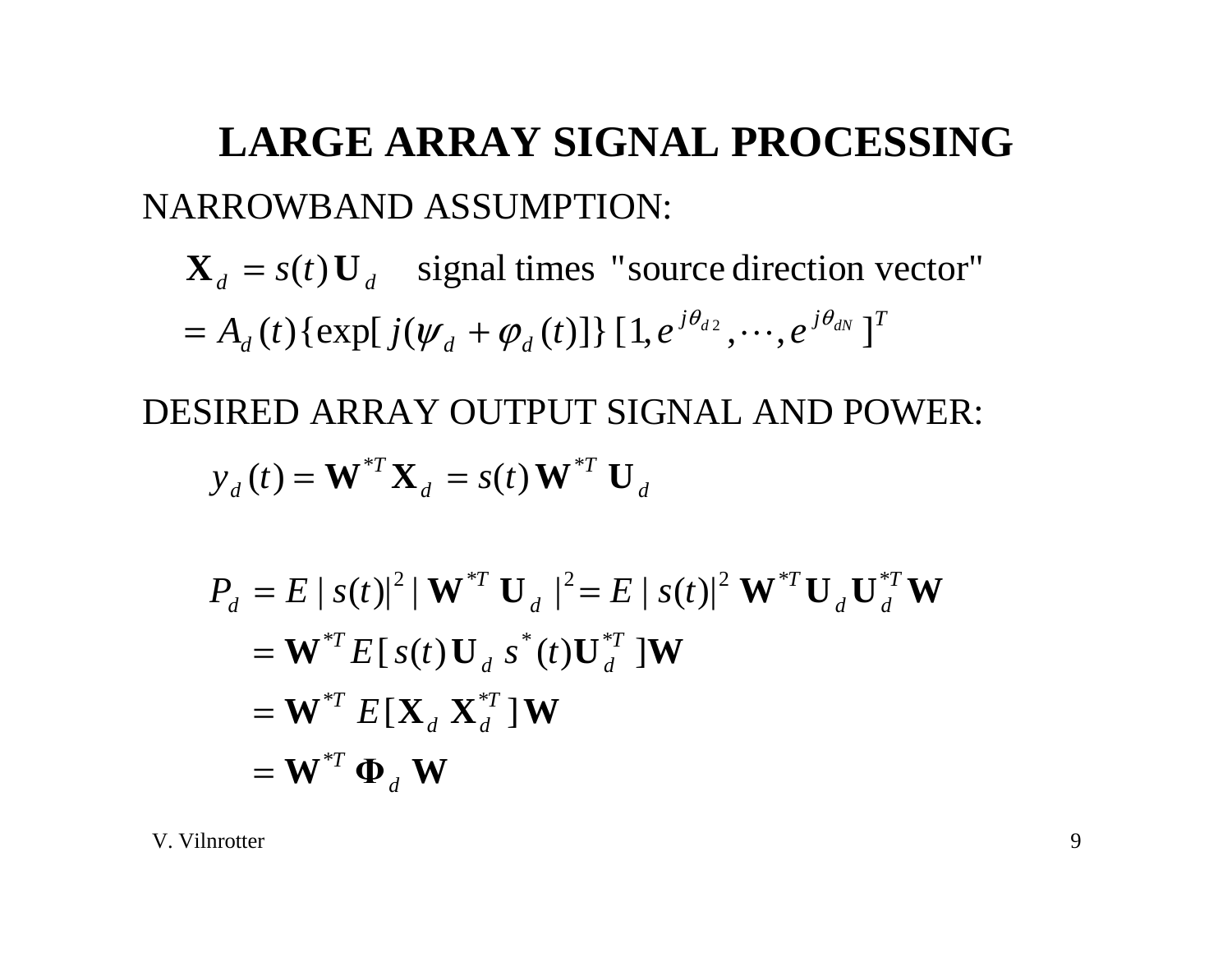THE "UNDESIRED" COMPONENTS:

$$
\mathbf{\Phi}_{u} = \mathbf{\Phi}_{I} + \mathbf{\Phi}_{n} \equiv E[\mathbf{X}_{I}\mathbf{X}_{I}^{*T}] + E[\mathbf{X}_{n}\mathbf{X}_{n}^{*T}] = E[\mathbf{X}_{u}\mathbf{X}_{u}^{*T}]
$$

$$
P_{u} = P_{I} + P_{n} = \mathbf{W}^{*T} \mathbf{\Phi}_{I} \mathbf{W} + \mathbf{W}^{*T} \mathbf{\Phi}_{n} \mathbf{W} = \mathbf{W}^{*T} \mathbf{\Phi}_{u} \mathbf{W}
$$

"SIGNAL TO INTERFERENCE PLUS NOISE RATIO"

$$
SINR = \frac{P_d}{P_u} = \frac{\mathbf{W}^{*T}\mathbf{\Phi}_d \mathbf{W}}{\mathbf{W}^{*T}\mathbf{\Phi}_u \mathbf{W}} = E |s(t)|^2 \frac{|\mathbf{W}^{*T}\mathbf{U}_d|^2}{\mathbf{W}^{*T}\mathbf{\Phi}_u \mathbf{W}}
$$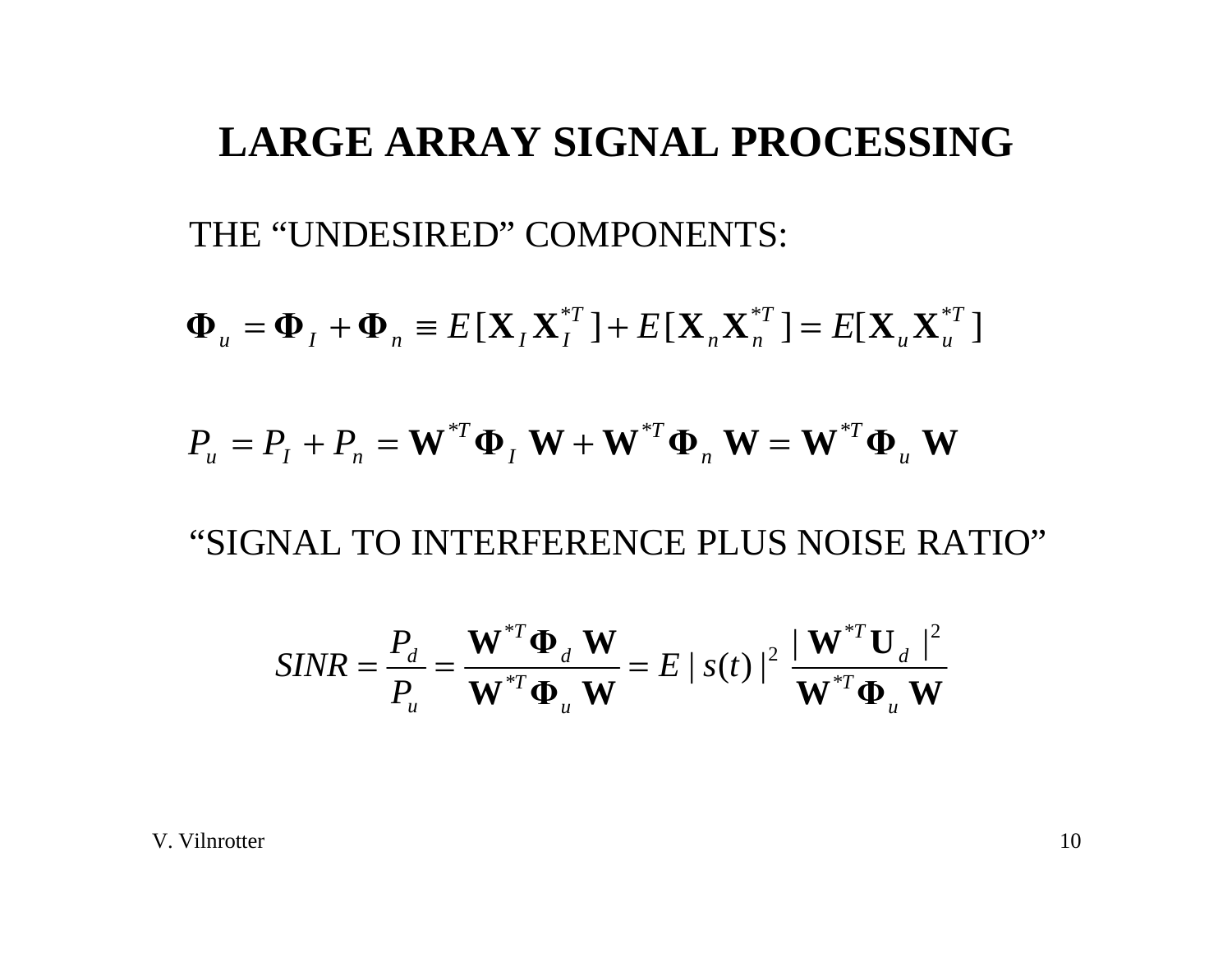MAXIMIZATION OF *SINR* (known look direction)

**EXAMPLE 1:** 
$$
\Phi_{I} = 0, \quad \Phi_{u} = \Phi_{n} = \sigma^{2} \mathbf{I}, \quad \Phi_{u}^{-1} = \frac{1}{\sigma^{2}} \mathbf{I}
$$
  
\n
$$
SNR = E |s(t)|^{2} \frac{|\mathbf{W}^{*T} \mathbf{U}_{d}|^{2}}{\mathbf{W}^{*T} \Phi_{u} \mathbf{W}} = E |s(t)|^{2} \frac{\left| \sum_{i=1}^{N} w_{i}^{*} u_{d,i} \right|^{2}}{\sigma^{2} \sum_{i=1}^{N} |w_{i}|^{2}} \qquad (1)
$$

Schwarz inequality: 
$$
\left| \sum_{i=1}^{N} w_i^* u_{d,i} \right|^2 \le \sum_{i=1}^{N} |w_i|^2 \sum_{i=1}^{N} |u_{d,i}|^2
$$

with equality iff  $w_i = c u_i$ .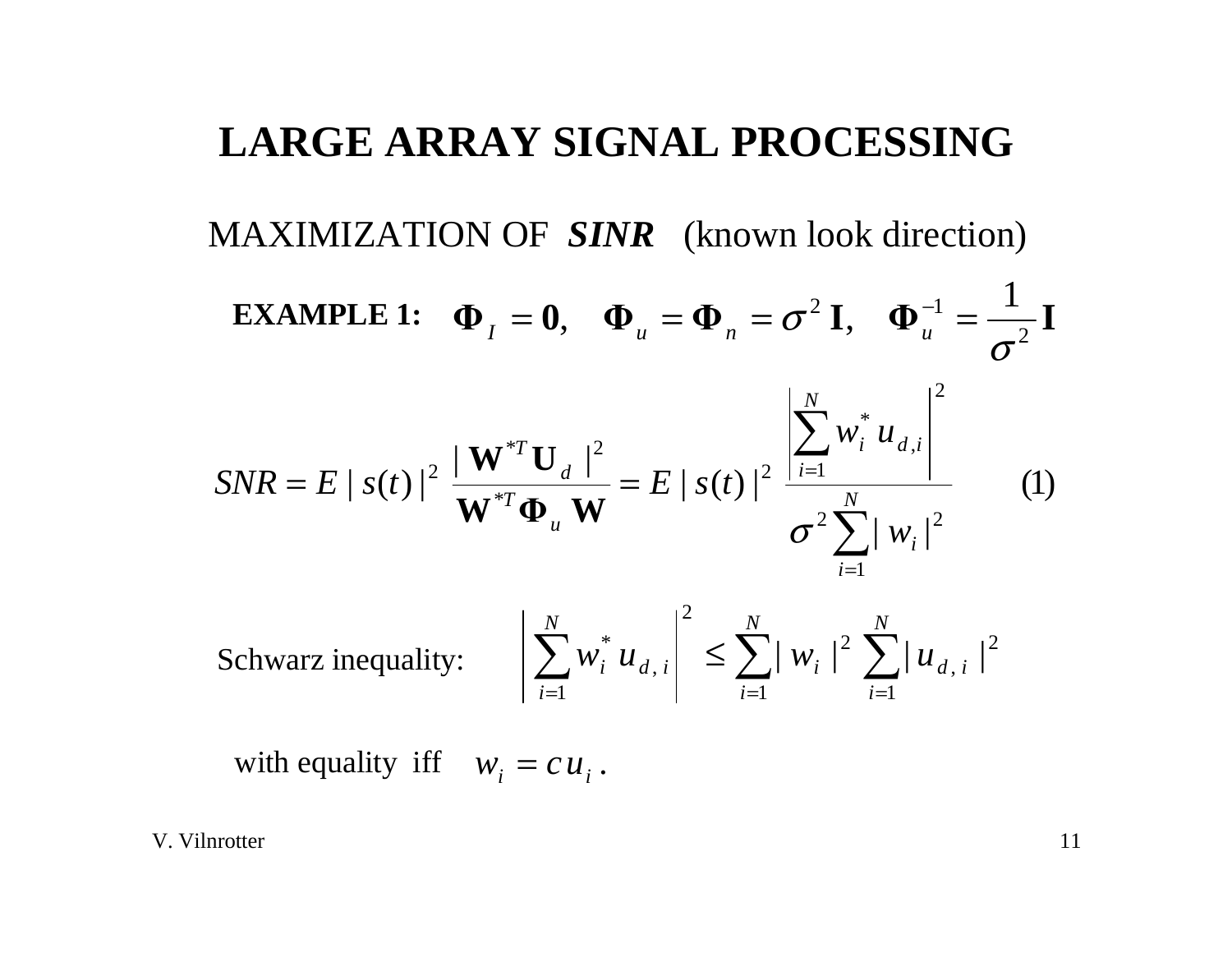The optimum weights are  $W_{opt,i} = u_i$ . Letting  $c = 1/\sigma^2$ , the optimum weight vector can be expressed as

$$
\mathbf{W}_{opt} = \mathbf{\Phi}_u^{-1} \mathbf{U}_d
$$

and yields 
$$
SNR = \frac{E |s(t)|^2}{\sigma^2} \sum_{i=1}^{N} |u_i|^2 = N \frac{P}{\sigma^2}
$$

- Note that with **optimum weights**, the array output *SNR* is *N* times the elemental *SNR,* as with a *PLL* Array
- Need to determine "source direction" separately
	- once source direction is determined, the optimum weights are also known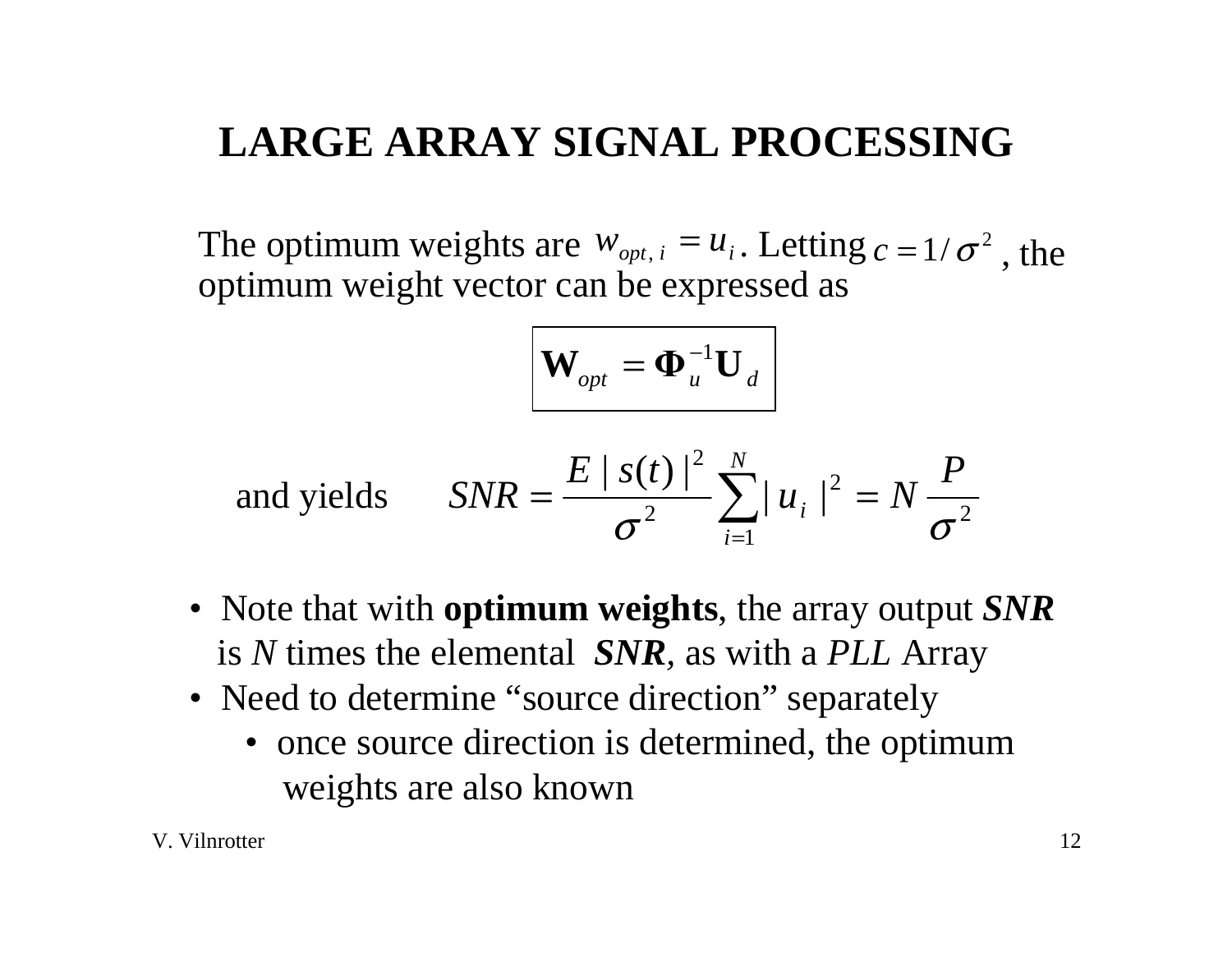**EXAMPLE 2:**  $\mathbf{\Phi}_I = \mathbf{0}$ ,  $\mathbf{\Phi}_u = \mathbf{\Phi}_n = diag[\sigma_1^2, \sigma_2^2, \cdots, \sigma_N^2]$ 

$$
\boldsymbol{\Phi}_{u} = \begin{bmatrix} \sigma_1^2 & 0 & \cdots & 0 \\ 0 & \sigma_2^2 & \cdots & 0 \\ \vdots & \vdots & \ddots & \vdots \\ 0 & 0 & \cdots & \sigma_N^2 \end{bmatrix}; \quad \boldsymbol{\Phi}_{u}^{-1} = diag[\sigma_1^{-2}, \sigma_2^{-2}, \cdots, \sigma_N^{-2}]
$$

$$
SNR = E |s(t)|^2 \frac{|\mathbf{W}^{*T}\mathbf{U}_d|^2}{\mathbf{W}^{*T}\mathbf{\Phi}_u \mathbf{W}} = E |s(t)|^2 \frac{\left|\sum_{i=1}^N w_i^* u_{d,i}\right|^2}{\sum_{i=1}^N \sigma_i^2 |w_i|^2}
$$
(2)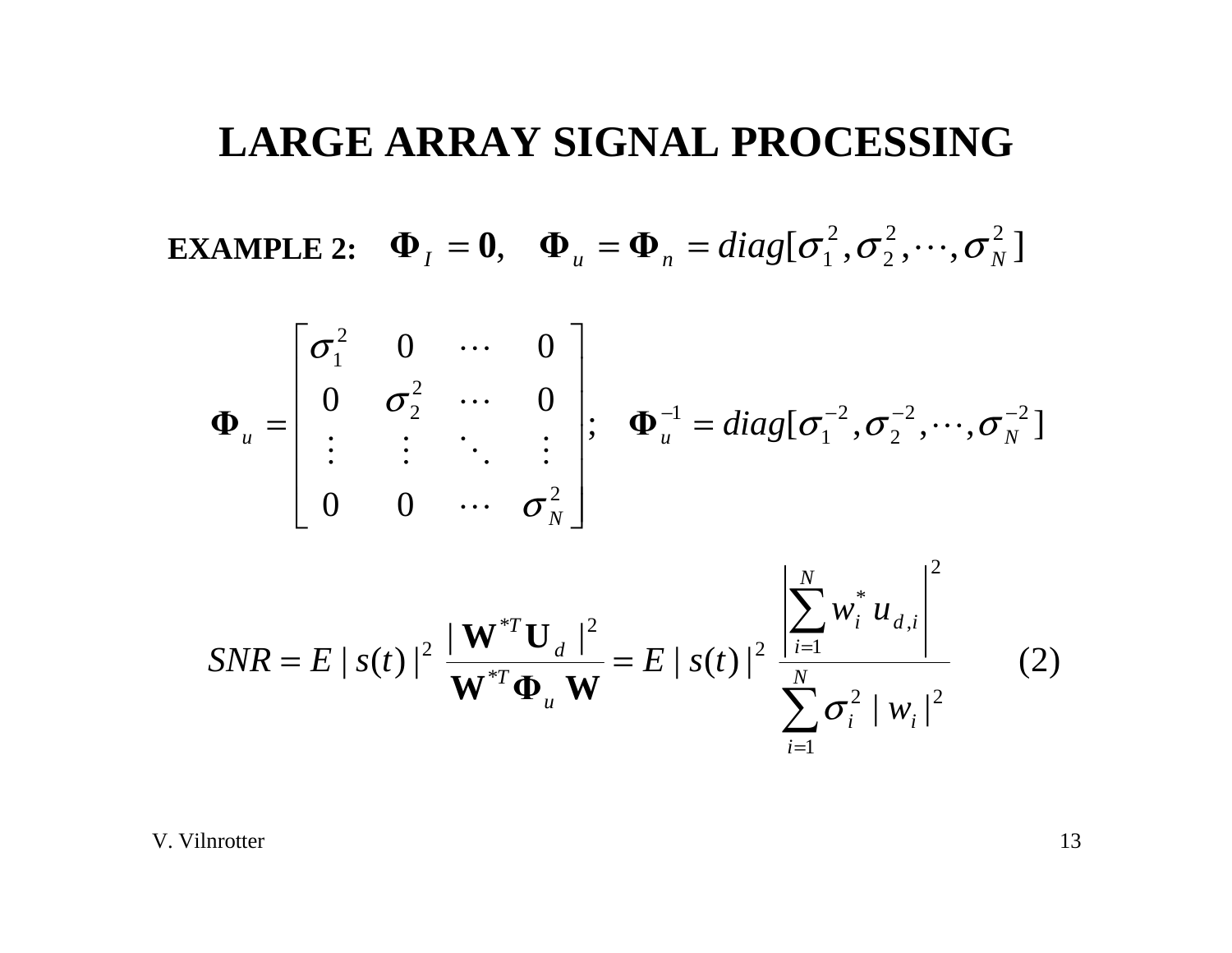First rewrite inner product, then apply Schwarz inequality:

$$
\left|\sum_{i=1}^{N} w_{i}^{*} u_{d,i}\right|^{2} = \left|\sum_{i=1}^{N} \sigma_{i} w_{i}^{*} \frac{u_{d,i}}{\sigma_{i}}\right|^{2} \leq \sum_{i=1}^{N} \sigma_{i}^{2} |w_{i}|^{2} \sum_{i=1}^{N} \frac{|u_{d,i}|^{2}}{\sigma_{i}^{2}}
$$
  

$$
\frac{SINR}{E|s(t)|^{2}} = \frac{\left|\sum_{i=1}^{N} \sigma_{i} w_{i}^{*} \frac{u_{d,i}}{\sigma_{i}}\right|^{2}}{\sum_{i=1}^{N} \sigma_{i}^{2}} \leq \frac{\sum_{i=1}^{N} \sigma_{i}^{2} |w_{i}|^{2} \sum_{i=1}^{N} \frac{|u_{d,i}|^{2}}{\sigma_{i}^{2}}}{\sigma_{i}^{2}} = \sum_{i=1}^{N} \frac{|u_{d,i}|^{2}}{\sigma_{i}^{2}} \quad (3)
$$

with equality iff 
$$
\sigma_i w_i = c \frac{u_{d,i}}{\sigma_i}
$$
;  $\rightarrow w_{opt,i} = \frac{u_{d,i}}{\sigma_i^2}$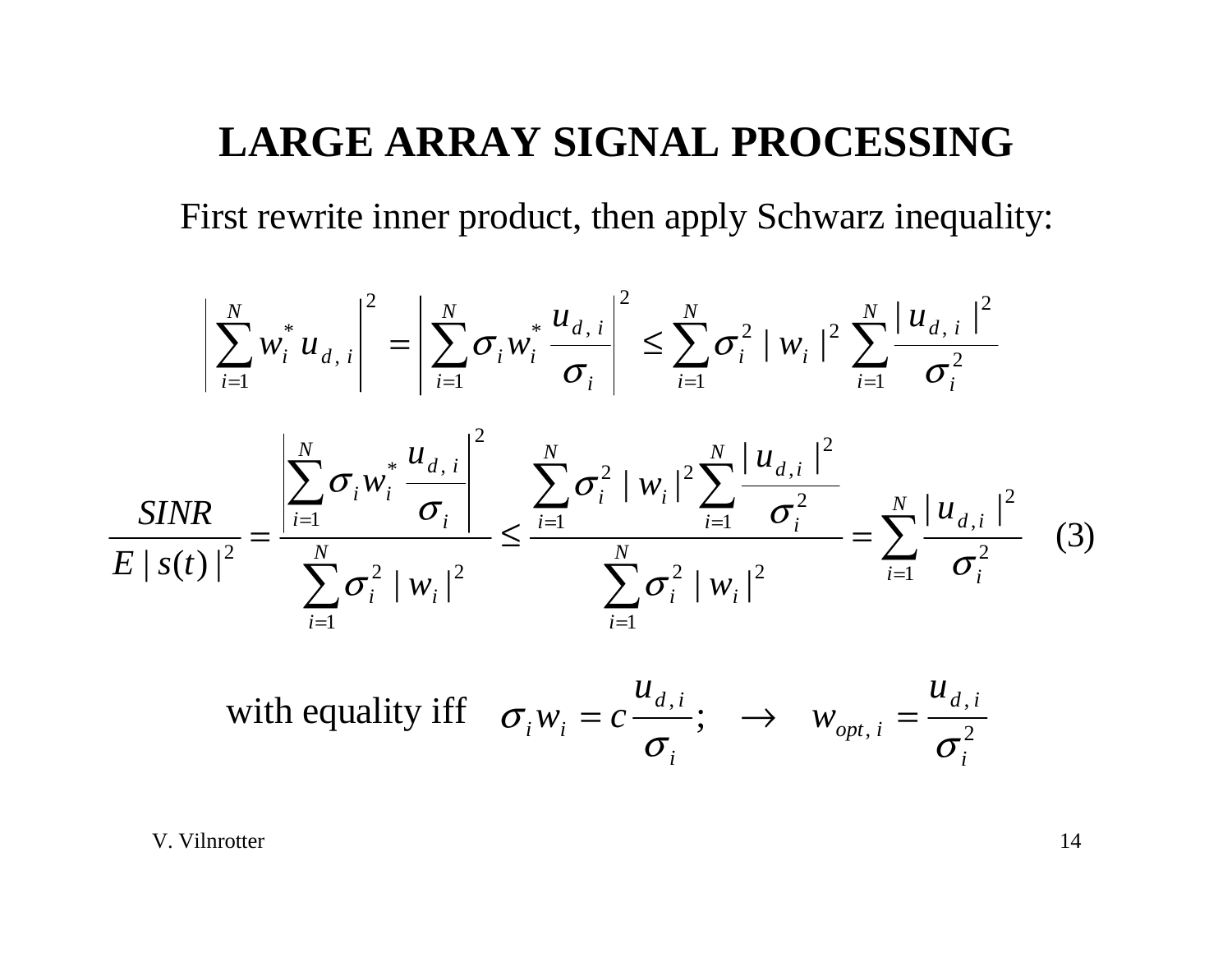The optimum weight vector can again be expressed as

$$
\mathbf{W}_{opt} = \mathbf{\Phi}_u^{-1} \mathbf{U}_d \tag{4}
$$

#### *SINR* **of combined array output:**

From (3), the *SINR* of the array output with optimum weights is:

$$
SINR = \frac{|\mathbf{W}_{opt}^{*T} \mathbf{U}_d|^2}{\mathbf{W}_{opt}^{*T} \mathbf{\Phi}_u \mathbf{W}_{opt}} = \sum_{i=1}^N \frac{E |s(t)|^2}{\sigma_i^2} = \sum_{i=1}^N \frac{P}{\sigma_i^2}
$$

The maximum value of the *SINR* is achieved by the optimum weights  $W_{opt}$ . When these weights are applied, the *SINR* of the output is equal to the sum of elemental *SINR*-s.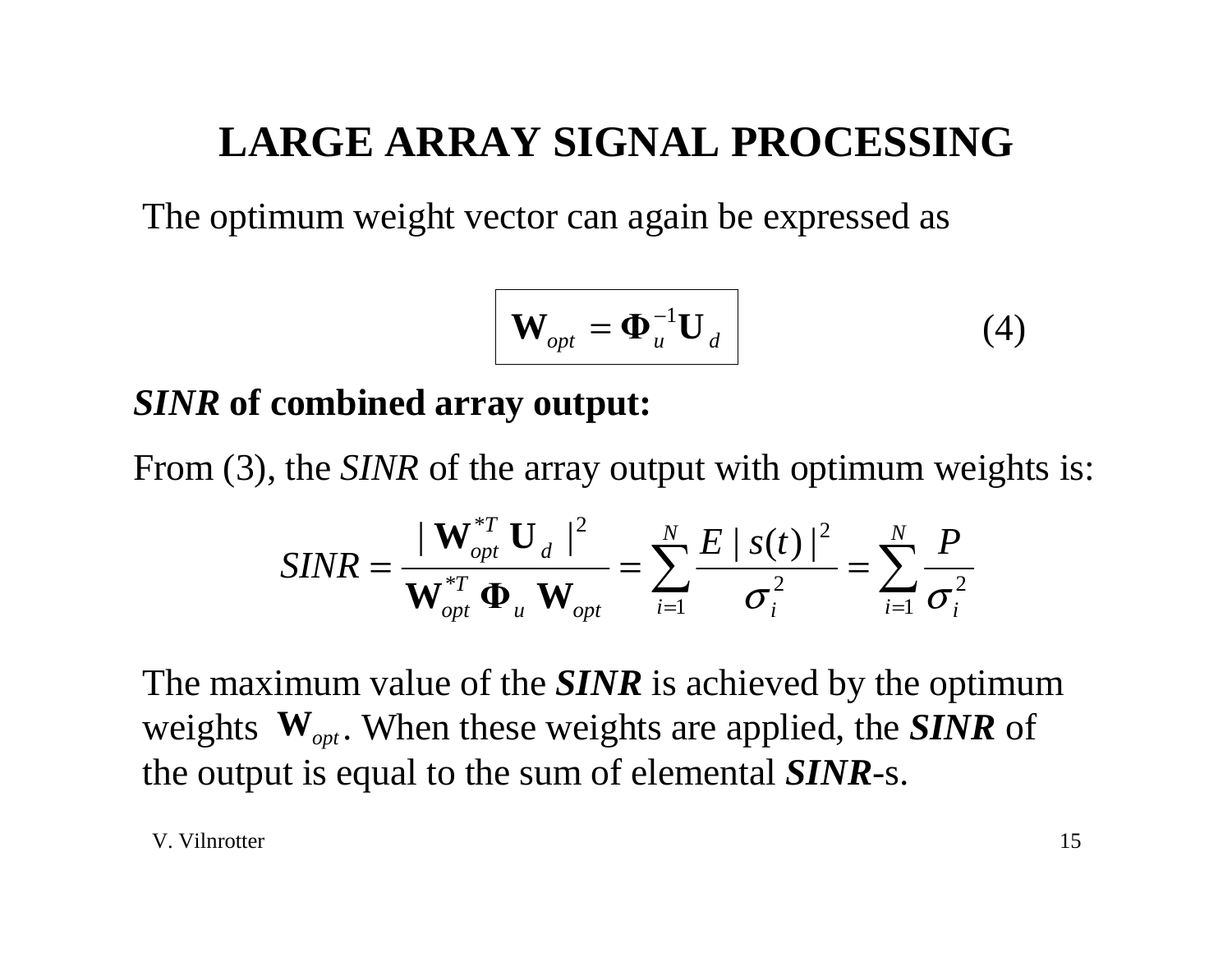## **EXAMPLE 3: the general case:**  $\Phi_u = \Phi_I + \Phi_n$  **(Applebaum)**

The covariance matrix of the general undesired component is Hermitian, therefore it can be diagonalized by a unitary transformation. Let **A** be a unitary matrix, so that

$$
A^{*T} = A^{-1}
$$
;  $A^{*T}A = A^{-1}A = I$ 

and define the "transformed" vectors as

$$
\mathbf{Y}_d = \mathbf{A} \mathbf{X}_d , \quad \mathbf{Y}_I = \mathbf{A} \mathbf{X}_I , \quad \mathbf{Y}_n = \mathbf{A} \mathbf{X}_n
$$

These "transformed" vectors represent the original input vectors in a new, "rotated" coordinate system, and lead to a minor conceptual modification to the system block diagram.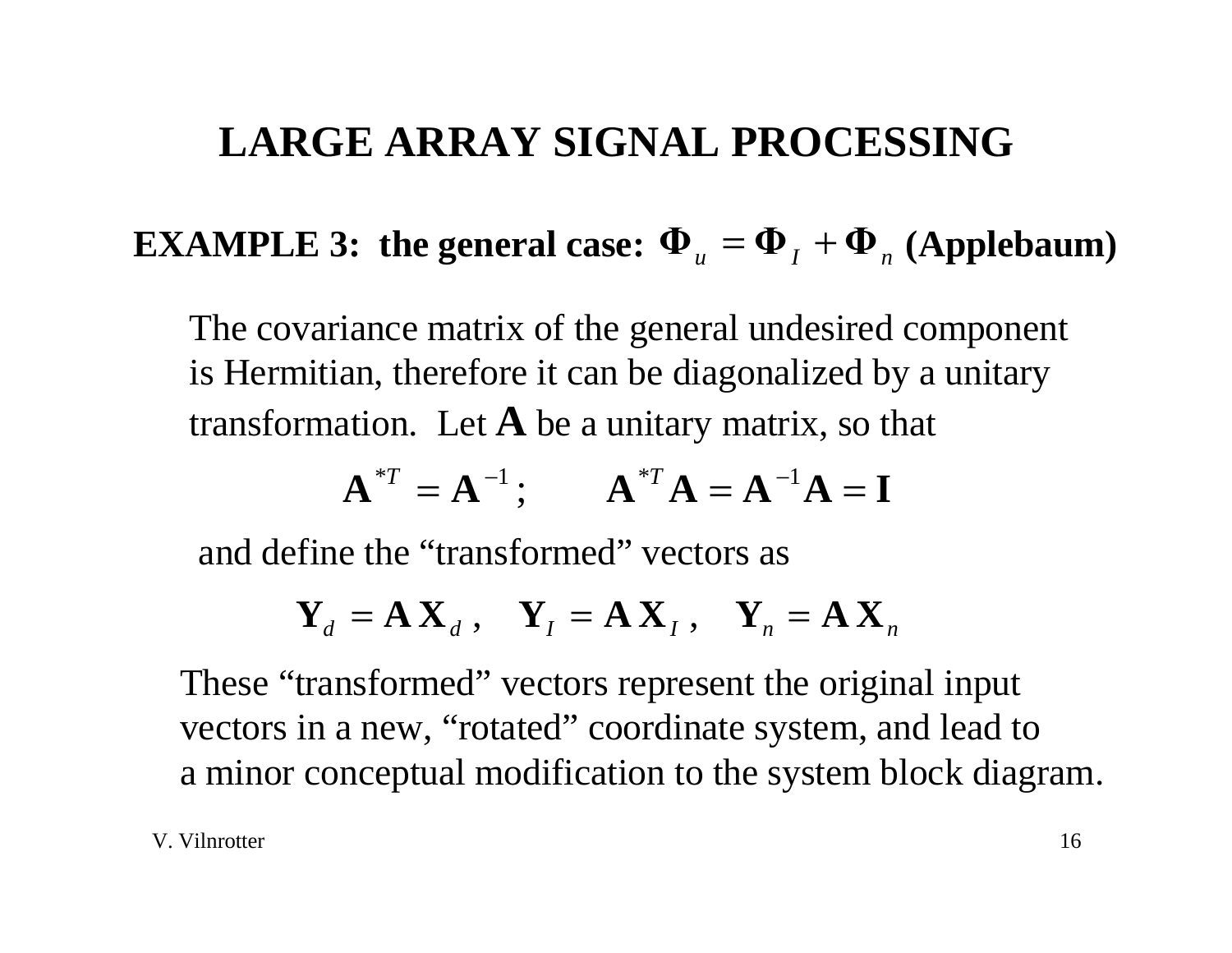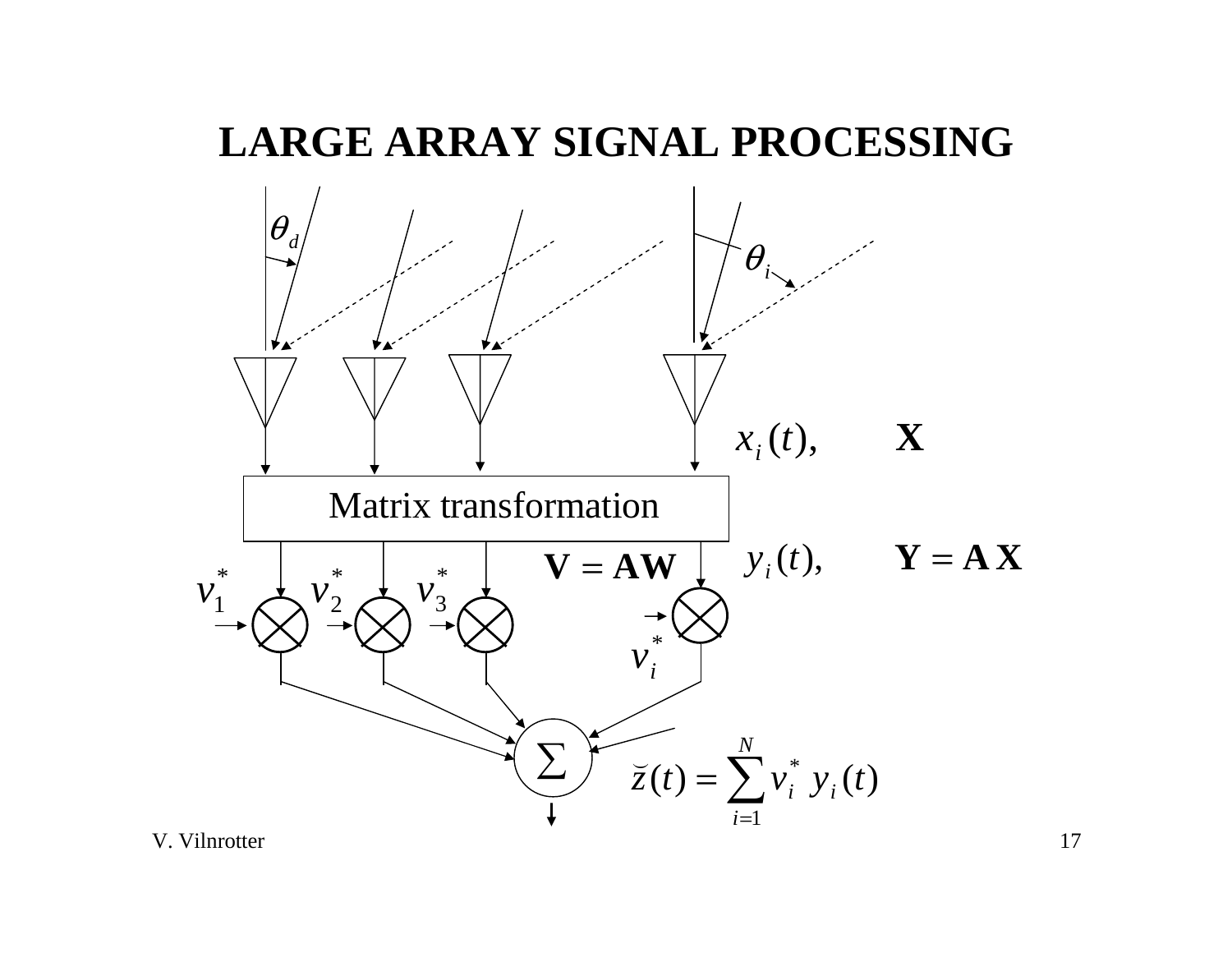Let the covariance matrix of the signals in the rotated coordinate system be designated by  $\overrightarrow{A}^n$ , defined as

$$
\mathbf{\Psi}_{u} = E[\mathbf{Y}_{u} \mathbf{Y}_{u}^{*T}] = E[\mathbf{A} \mathbf{X}_{u} (\mathbf{A} \mathbf{X}_{u})^{*T}] = E[\mathbf{A} \mathbf{X}_{u} \mathbf{X}_{u}^{*T} \mathbf{A}^{*T}]
$$

$$
= \mathbf{A} E[\mathbf{X}_{u} \mathbf{X}_{u}^{*T}] \mathbf{A}^{*T} = \mathbf{A} \mathbf{\Phi}_{u} \mathbf{A}^{*T}
$$

If the columns of  ${\bf A}$  correspond to the eigenvectors of  ${\bf \Phi}_u,$ then the transformation diagonalizes  $\boldsymbol{\Phi}_{u}$ , with the eigenvalues of  $\mathbf{\Phi}_u$  occupying the diagonal:

$$
\mathbf{\Psi}_{u} = \text{diag}[\lambda_1, \lambda_2, \cdots, \lambda_N] = \begin{bmatrix} \lambda_1 & 0 & 0 \\ 0 & \ddots & 0 \\ 0 & 0 & \lambda_N \end{bmatrix}
$$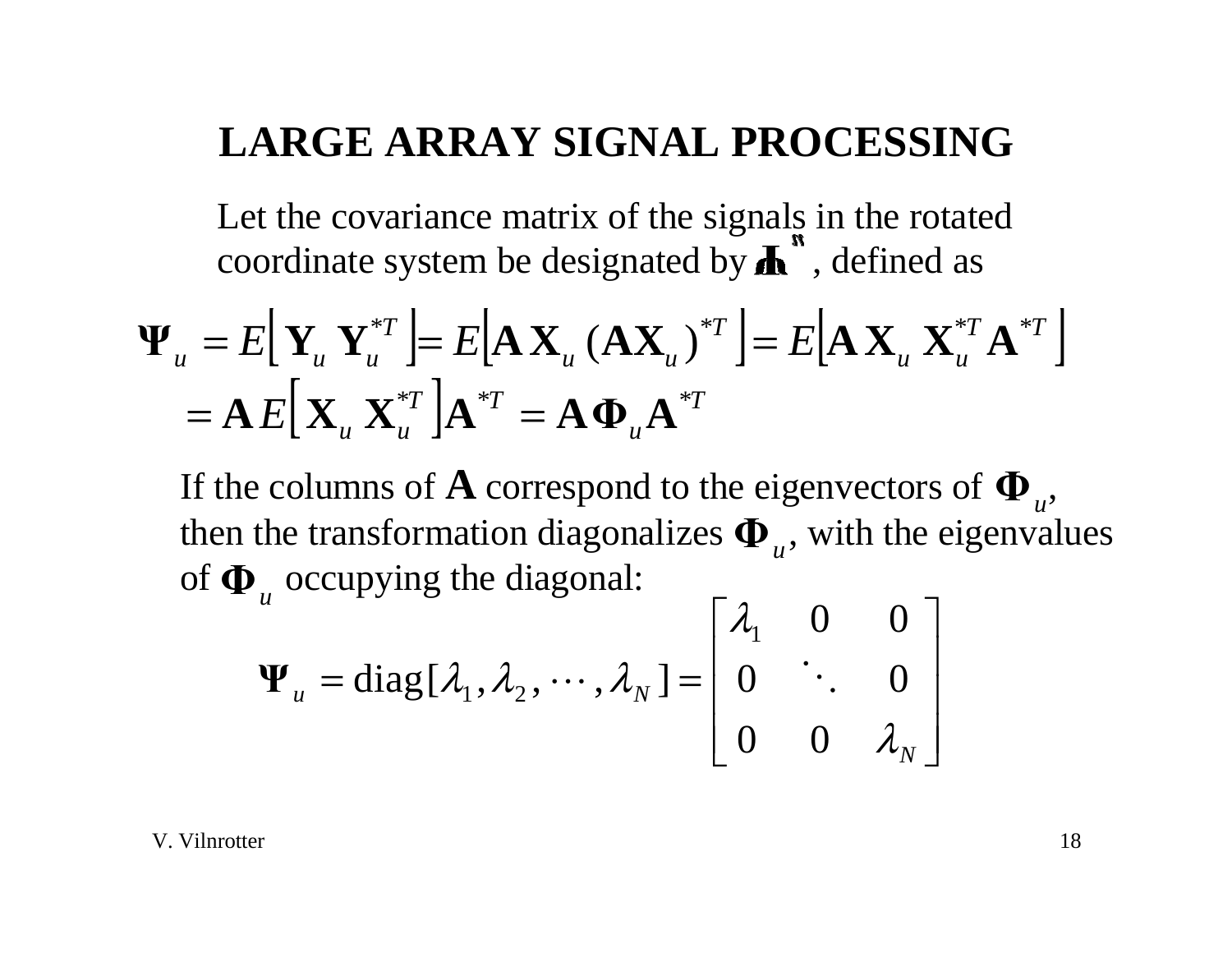#### **Maximization of** *SINR* **for the general case:**

The solution for the case of a diagonal covariance matrix has already been solved in Example 2: the optimum weights are proportional to the ratio of source-direction vector (in the rotated coordinates) to the total noise power. Defining the "rotated source-direction" as  $Q = AU_d$ , the optimum weights can be obtained from equation (4) by inspection:

$$
\mathbf{V}_{opt} = \mathbf{\Psi}_u^{-1} \, \mathbf{Q}_d
$$

 $\mathbf{V} = \mathbf{A}\mathbf{W}$ But  $V = AW$  implies that  $W_{opt} = A^{-1} V_{opt}$ , so we can write  $=[{\bf A}^{-1} {\bf \Psi}_u {\bf A}]^{-1} {\bf U}_d;$  using  $[{\bf ABC}]^{-1} = [{\bf C}^{-1} {\bf B}^{-1} {\bf A}^{-1}]$  ${\bf W}_{\rm opt} = {\bf A}^{-1} [{\bf \Psi}_{\rm u}^{-1} {\bf A} {\bf U}_{\rm d}] = [{\bf A}^{-1} {\bf \Psi}_{\rm u}^{-1} {\bf A}] {\bf U}_{\rm d}$  $\omega_{\textit{opt}}$   $\mathbf{u}$   $\mathbf{u}$   $\mathbf{u}$   $\mathbf{v}$   $\mathbf{d}$   $\mathbf{v}$   $\mathbf{d}$   $\mathbf{u}$   $\mathbf{u}$   $\mathbf{u}$   $\mathbf{v}$ (5)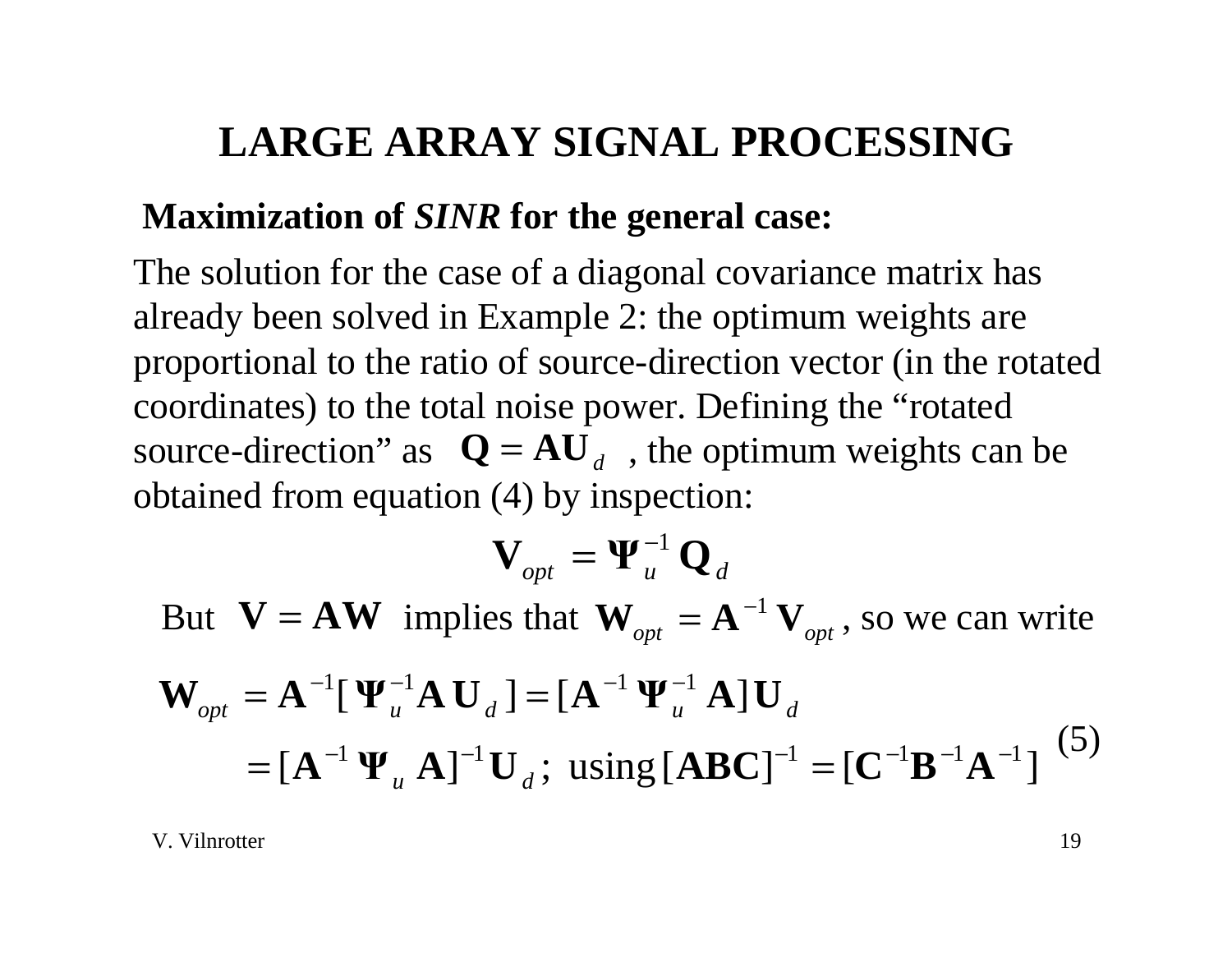Since  $\Psi_u = \mathbf{A} \mathbf{\Phi}_u \mathbf{A}^{*T}$ , it follows that

$$
\mathbf{A}^{-1}\mathbf{\Psi}_{u}\mathbf{A} = \mathbf{A}^{-1}[\mathbf{A}\mathbf{\Phi}_{u}\mathbf{A}^{*T}]\mathbf{A} = \mathbf{\Phi}_{u}
$$

Substituting into (5) yields the optimum weight vector that maximizes *SINR* for the general case:

$$
\mathbf{W}_{opt} = [\mathbf{A}^{-1} \mathbf{\Psi}_u \mathbf{A}]^{-1} \mathbf{U}_d = \mathbf{\Phi}_u^{-1} \mathbf{U}_d
$$

Since a constant scale factor,  $\mu$ , applied to the weight vector does not change the *SINR*, we can also write:

$$
\mathbf{W}_{opt} = \boldsymbol{\mu} \boldsymbol{\Phi}_u^{-1} \mathbf{U}_d
$$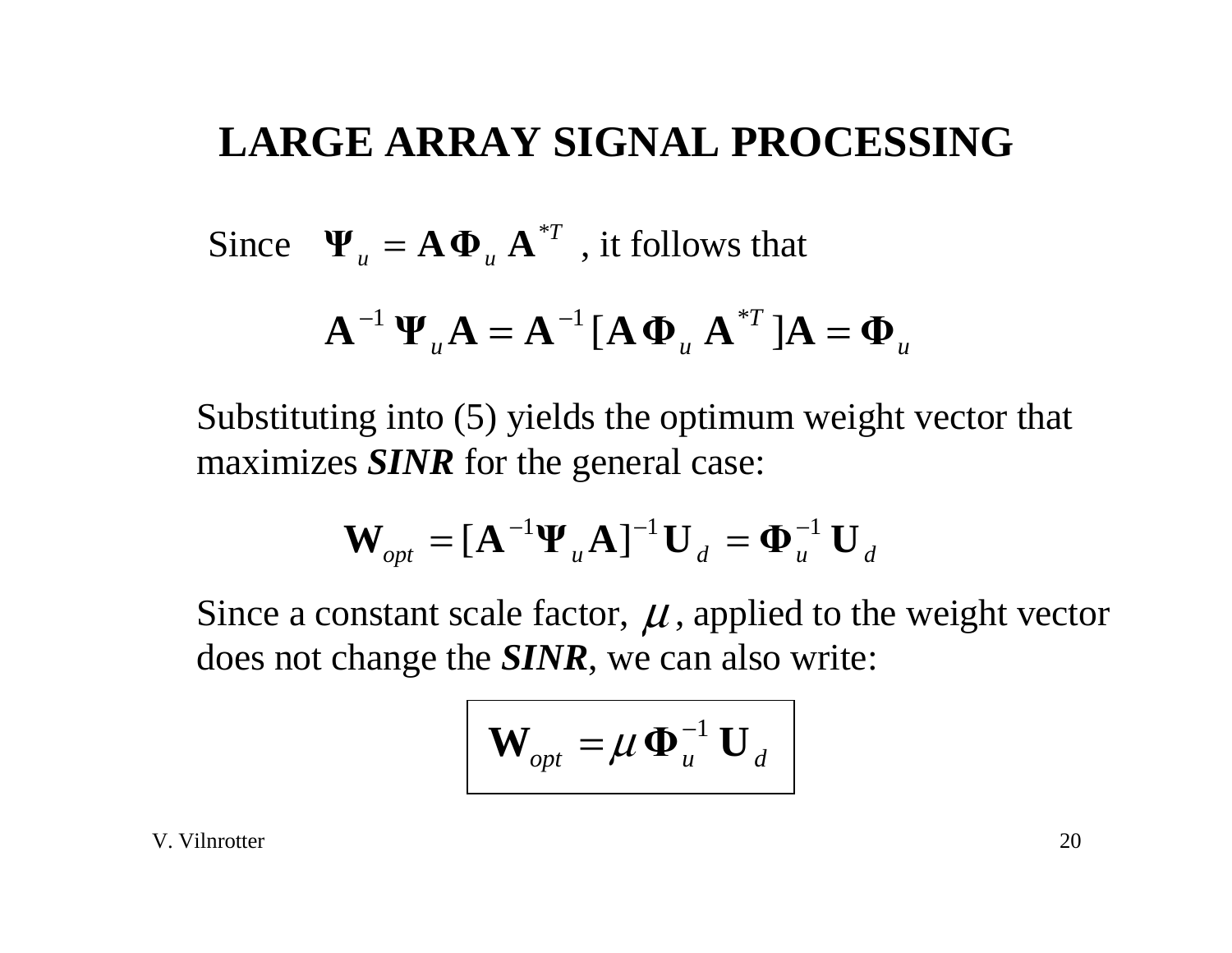# **LARGE ARRAY SIGNAL PROCESSINGPROCESSORS FAMILIAR FROM THE LITERATURE: 1. Conventional Beamformer:**  $\mathbf{W}_{opt} = ( \text{constant} ) \mathbf{U}_{d}$ **2. NAME (noise-alone matrix inverse):**

$$
\mathbf{W}_{opt} = \mathbf{\Phi}_u^{-1} \, \mathbf{U}_d
$$

**3. SPNAMI (signal-plus-noise matrix inverse):**

$$
\mathbf{W}_{opt} = \mathbf{\Phi}^{-1} \, \mathbf{U}_d
$$

#### **Both NAME and SPNAMI achieve the same** *SINR*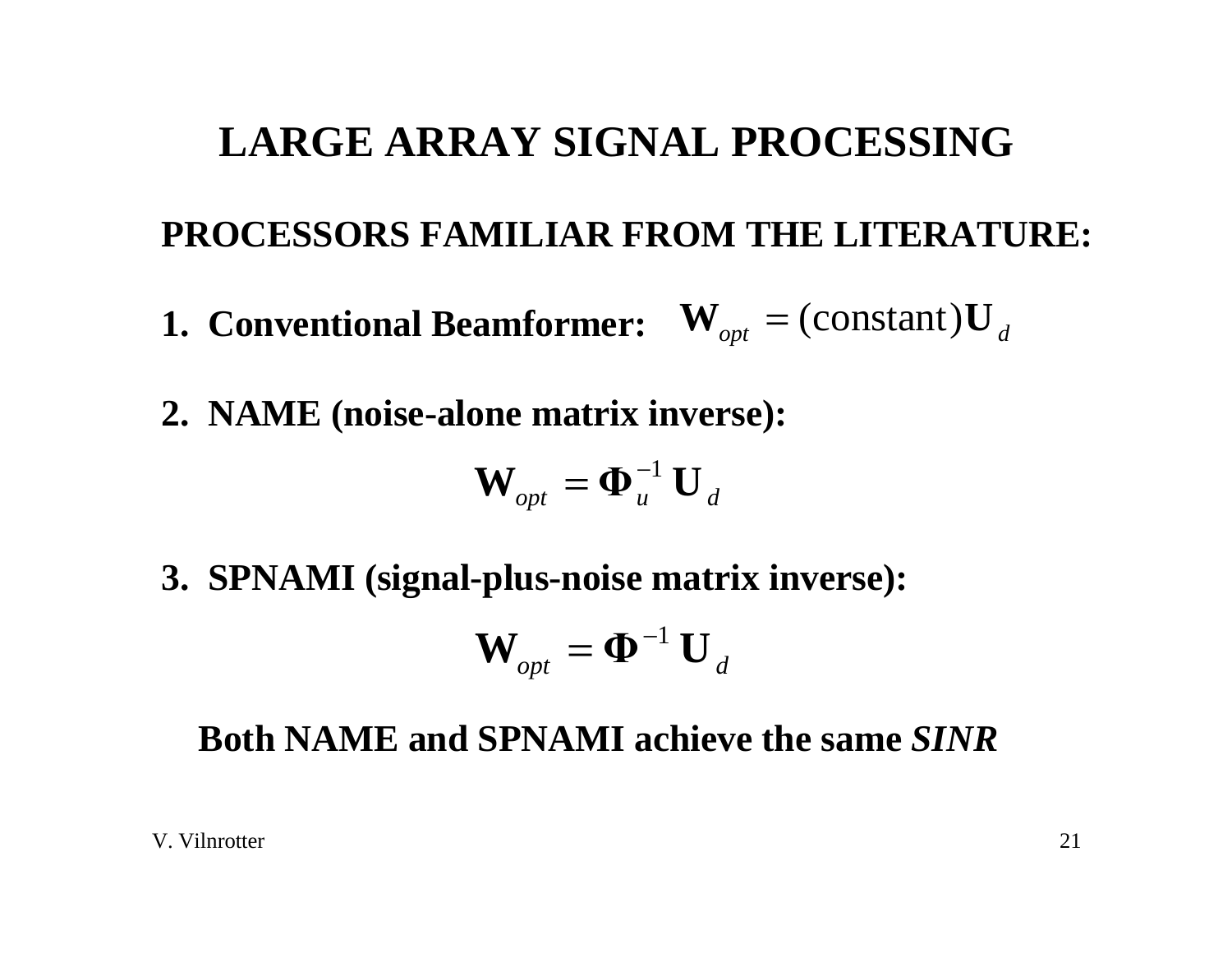$\mathbf{THE} \textbf{ EQUIVALENCE} \textbf{ OF } \textbf{USING} \quad \boldsymbol{\Phi}_{u}^{-1} \textbf{ U}_{d}^{*} \textbf{ OR } \boldsymbol{\Phi}^{-1} \textbf{ U}_{d}^{*}$ **TO MAXIMIZE SINR** (Applebaum-Compton notation:  $w_i x_i$ )

Recall that 
$$
\mathbf{\Phi} = \mathbf{\Phi}_d + \mathbf{\Phi}_u = E |s(t)|^2 \mathbf{U}_d^* \mathbf{U}_d^T + \mathbf{\Phi}_u
$$

The inverse of  $\Phi$  can be calculated with the help of the following **Matrix Inversion Lemma:** if **B** is a nonsingular  $N \times N$  matrix, **Z** is an  $N \times 1$  column vector, and  $\beta$  is a scalar, then the inverse of  $Q = B - \beta Z^* Z^T$  is given by

$$
\mathbf{Q}^{-1} = \mathbf{B}^{-1} - \alpha \mathbf{B}^{-1} \mathbf{Z}^* \mathbf{Z}^T \mathbf{B}^{-1}
$$

where  $\alpha^{-1} + \beta^{-1} = \mathbf{Z}^T \mathbf{B}^{-1} \mathbf{Z}^*$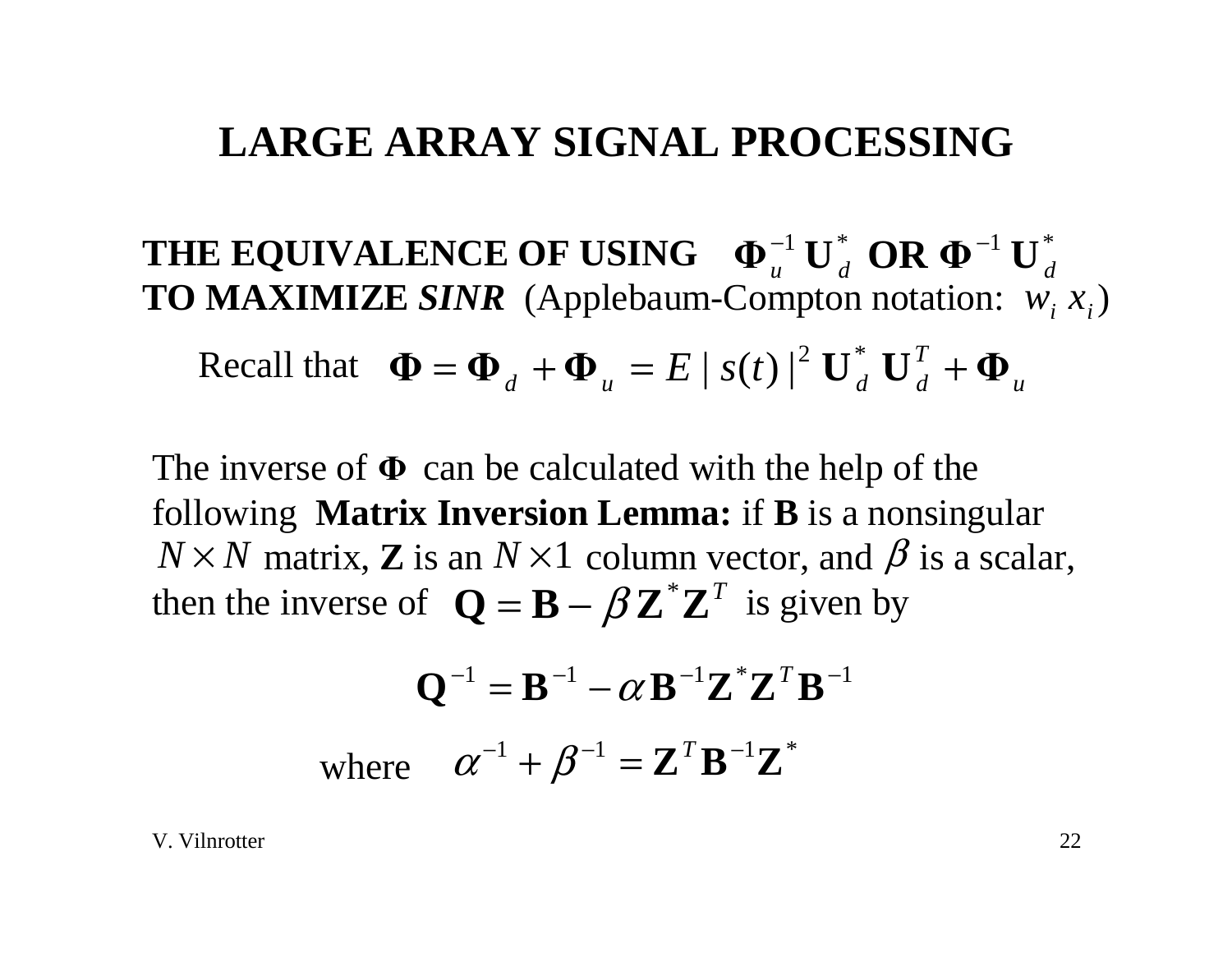Applying this lemma to  $\Phi$ , we find its inverse as

$$
\mathbf{\Phi}^{-1} = \mathbf{\Phi}_u^{-1} - \alpha \mathbf{\Phi}_u^{-1} \mathbf{U}_d^* \mathbf{U}_d^T \mathbf{\Phi}_u^{-1}
$$

Evaluating  $\alpha$  and substituting, after some algebra we get

$$
\mathbf{\Phi}^{-1}\mathbf{U}_{d}^{*}=(\text{constant})\ \mathbf{\Phi}_{u}^{-1}\mathbf{U}_{d}^{*}
$$

Since multiplying the weight vector by a constant does not affect the *SINR*, these two weight vectors produce identical *SINR*.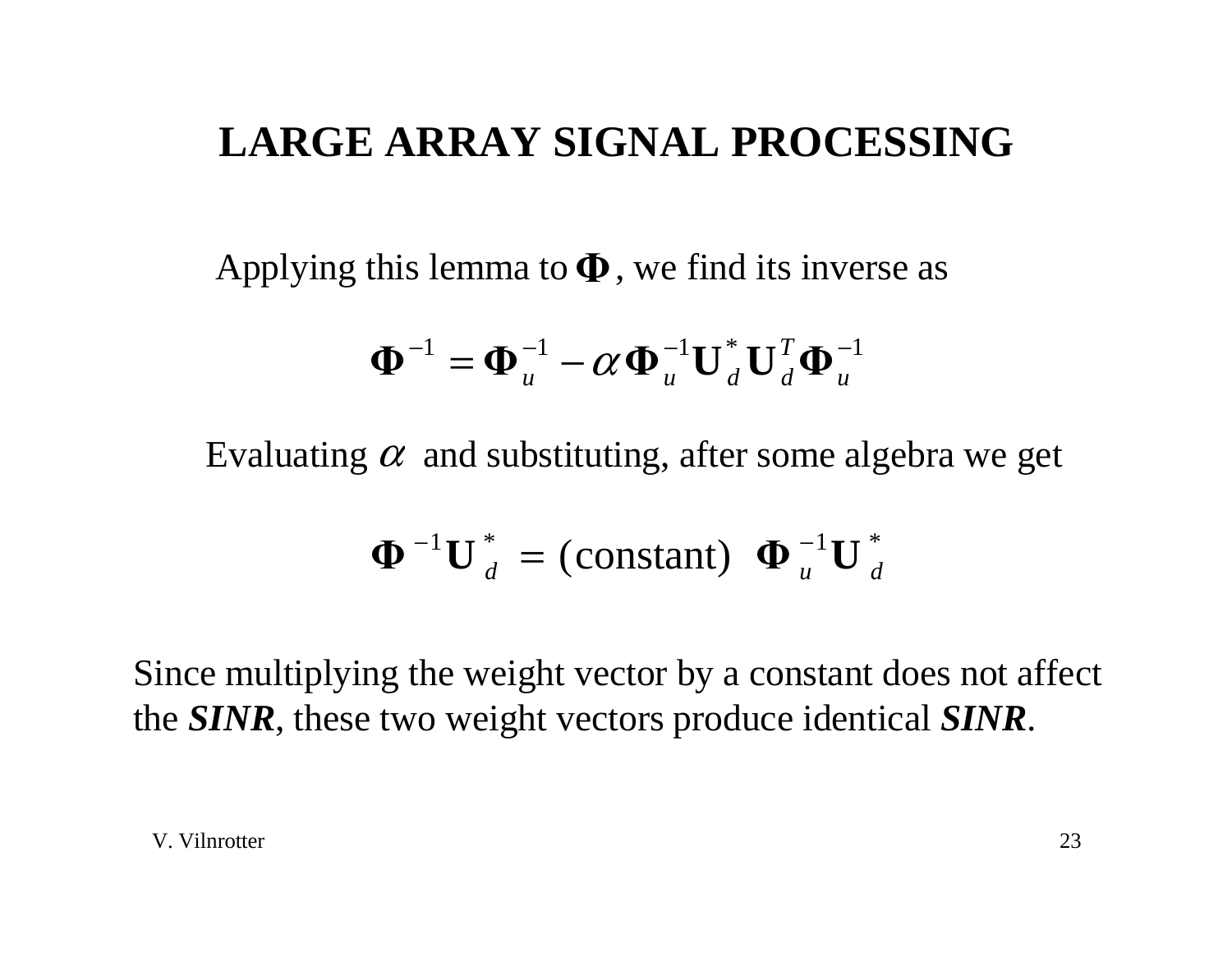#### **Eigenvector Approach from linear algebra:**

Recall that the *SINR* can be expressed as the ratio of two "quadratic forms":

$$
SINR = \frac{P_d}{P_u} = \frac{\mathbf{W}^{*T} \mathbf{\Phi}_d \mathbf{W}}{\mathbf{W}^{*T} \mathbf{\Phi}_u \mathbf{W}}
$$

The ratio of two quadratic forms attains its maximum value when **W** is the eigenvector associated with the largest eigenvalue of  $[\mathbf{\Phi}_u^{-1} \mathbf{\Phi}_d]$ . This approach will be detailed and demonstrated in Part II.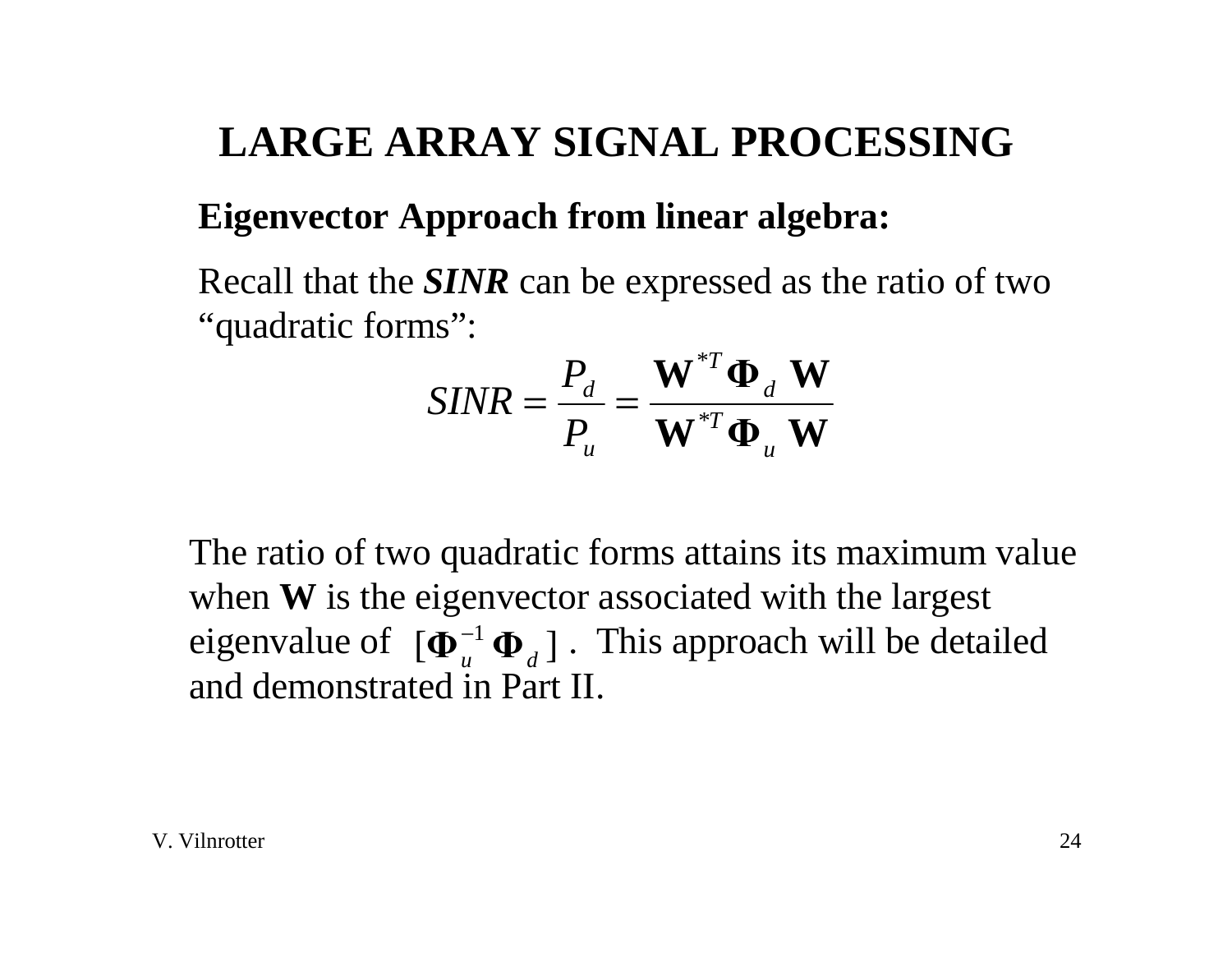## **LARGE ARRAY SIGNAL PROCESSINGCLOSED-LOOP ESTIMATION OF OPTIMUM WEIGHTS:** 1. THE (MODIFIED) **APPLEBAUM** LOOP: consider a single branch of the array, with weights determined as a real-time correlation of the array output with each elemental signal



Need the desired signal direction in advance.

V. Vilnrotter

 $\mathcal{L}(t) = k \int_0^t \left[ \mu u_{di}^* - x_i^* (\tau) z(\tau) \right]$  $\frac{(t)}{t} = k \left[ \mu u_{di}^* - x_i^* (t) z(t) \right]$ \* \*  $dw$  <u>t</u>  $w_i(t) = k$   $\mu u_{di} - x_i(\tau) z(\tau) d$ *j t*  $\mathcal{L}_j(t) = \mathcal{K} \int_{-\infty}^{\infty} \left[ \mu u_{dj} - x_j \right]$ = $= k \int_{-\infty}^{t} \left[ \mu u_{dj}^{*} - x_j^{*}(\tau) z(\tau) \right] d\tau$ 

(AC notation)

$$
\frac{d w_j(t)}{dt} = k \Big[ \mu u_{dj}^* - x_j^*(t) z(t) \Big]
$$

or, in vector form:

$$
\frac{d\mathbf{W}}{dt} = k \big[ \mu \mathbf{U}_d^* - \mathbf{X}^* z(t) \big]
$$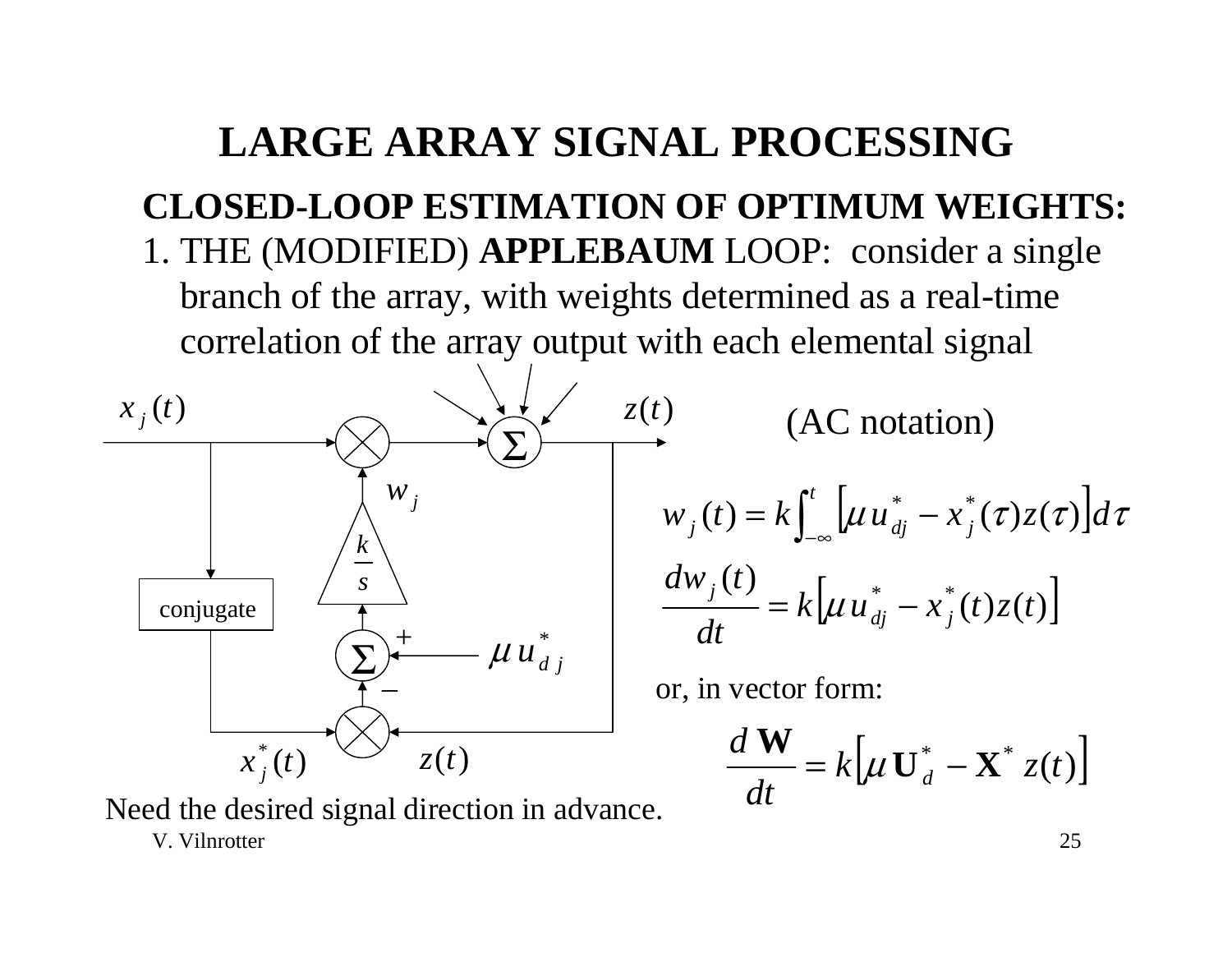From previous slide: 
$$
\frac{d \mathbf{W}}{dt} = k \left[ \mu \mathbf{U}_d^* - \mathbf{X}^* z(t) \right] \quad (6)
$$

Recalling that  $z(t) = \mathbf{X}^T \mathbf{W}$  and substituting into (6), yields

$$
\frac{d\mathbf{W}}{dt} = k[\mu \mathbf{U}_d^* - \mathbf{X}^* \mathbf{X}^T \mathbf{W}], \qquad \frac{d\mathbf{W}}{dt} + k \mathbf{X}^* \mathbf{X}^T \mathbf{W} = k\mu \mathbf{U}_d^*
$$
  
Using the approximation  $\hat{\Phi} = \mathbf{X}^* \mathbf{X}^T \rightarrow E(\mathbf{X}^* \mathbf{X}^T)$ , we get  

$$
\frac{d\mathbf{W}}{dt} + k \hat{\Phi} \mathbf{W} \cong k\mu \mathbf{U}_d^*
$$
(7)

In the steady-state  $d \mathbf{W}/dt = 0$  , yielding  $\hat{\Phi} \mathbf{W}_{ss} = \mu \mathbf{U}_{d}^{*}$ , or

$$
\mathbf{W}_{ss} = \boldsymbol{\mu} \, \hat{\boldsymbol{\Phi}}^{-1} \, \mathbf{U}_{d}^{*} \cong \mathbf{W}_{opt}
$$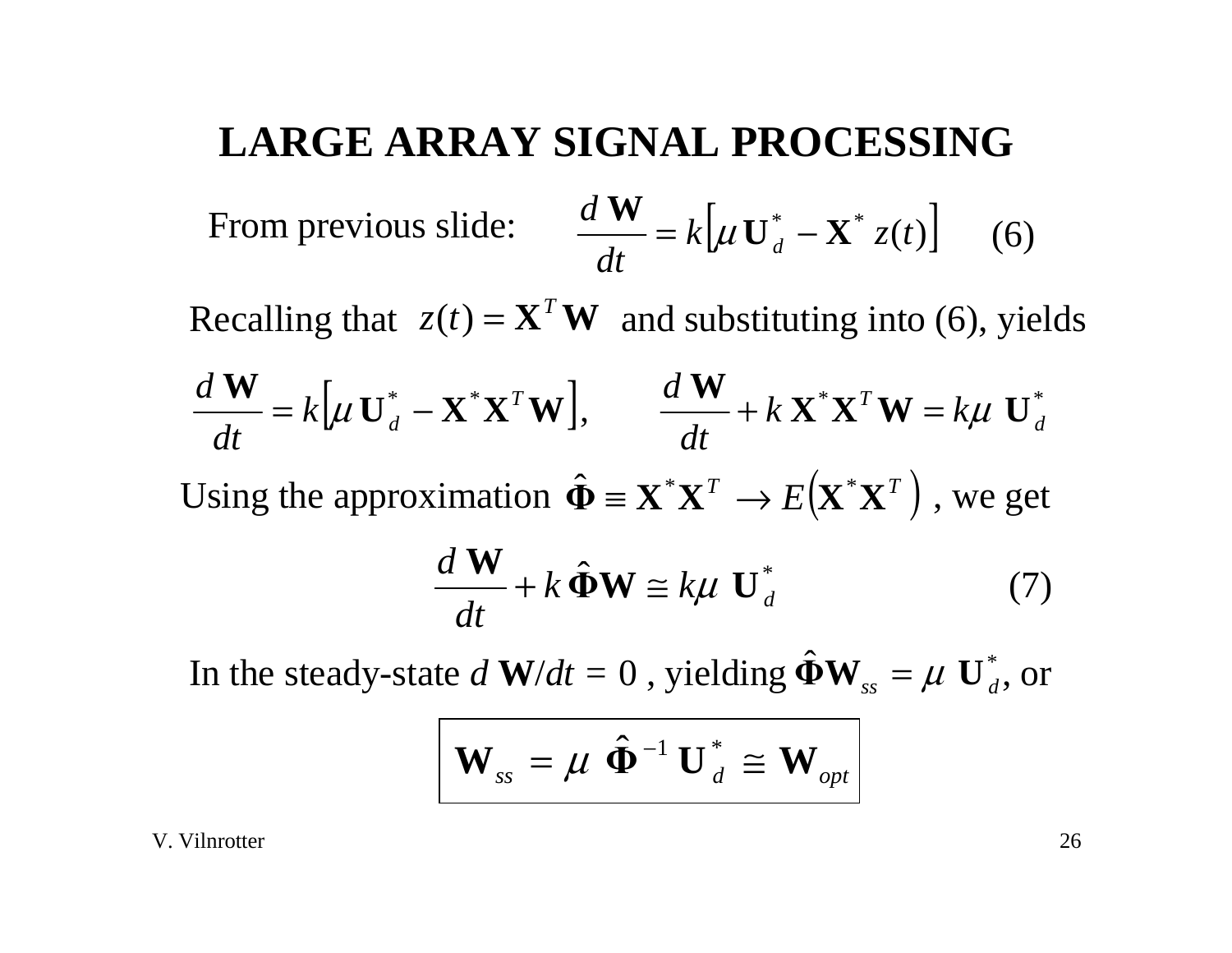2. THE **LMS** LOOP: if the differential equation describing the **APPLEBAUM** loop is modified slightly, we obtain the differential equation for the LMS loop:



Needs reference signal, but not the desired signal direction.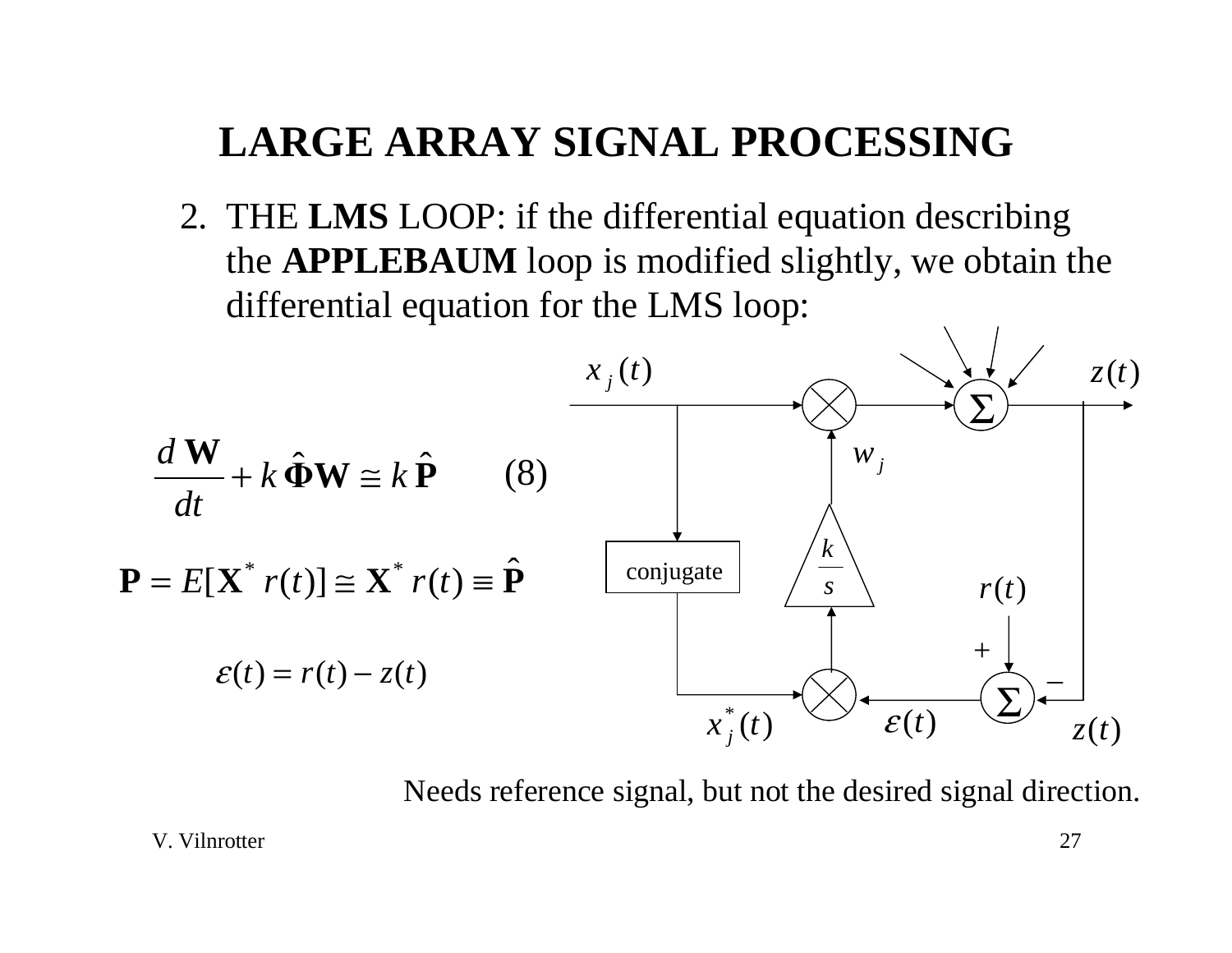# **LARGE ARRAY SIGNAL PROCESSING**RELATIONSHIP BETWEEN **APPLEBAUM** AND **LMS** ARRAYS

Weights of the **Applebaum** array satisfy the differential equation

$$
\frac{d\mathbf{W}}{dt} + k\hat{\mathbf{\Phi}}\mathbf{W} \cong k\mu \mathbf{U}_d^*
$$

Weights of the **LMS** array satisfy the differential equation

$$
\frac{d\mathbf{W}}{dt} + k\hat{\mathbf{\Phi}}\mathbf{W} \cong k\hat{\mathbf{P}}.\qquad \text{But }\mathbf{P} = E[\mathbf{X}^*r(t)] = E[s^*(t)r(t)]\mathbf{U}_d^*
$$

It follows that if  $\mu U_d^* = \hat{P}$ , the LMS and Applebaum arrays will perform identically, both maximizing *SINR*. However, the LMS array does not need to know the source direction to track the signal.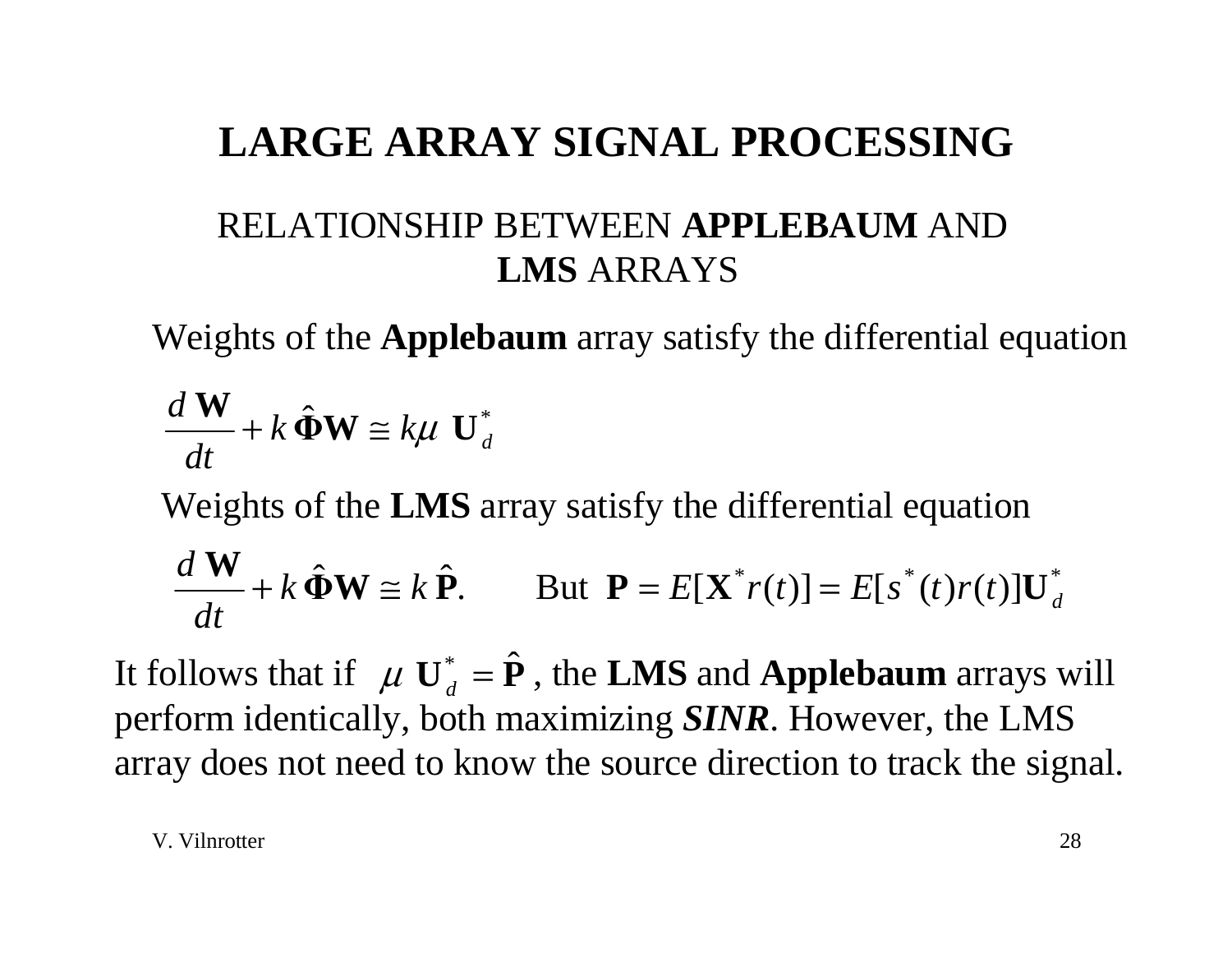#### 3. THE DISCRETE VERSION OF THE **LMS** LOOP:

 $\frac{\mathbf{W}}{A} + k \, \hat{\mathbf{\Phi}} \mathbf{W} \cong k \, \hat{\mathbf{P}}$ *dt d*Starting with  $\frac{a \cdot v}{b} + k \Phi W \cong k P$  and substituting for the estimates, we get

$$
\frac{d \mathbf{W}}{dt} \cong k[\hat{\mathbf{P}} - \hat{\mathbf{\Phi}} \mathbf{W}] = k[\mathbf{X}^* r(t) - \mathbf{X}^* \mathbf{X}^T \mathbf{W}]
$$

$$
= k \mathbf{X}^* [r(t) - z(t)] = k \mathbf{X}^* \varepsilon(t)
$$

which means that each component satisfies

$$
\frac{d w_i(t)}{dt} \equiv k x_i^*(t) \varepsilon(t)
$$
 (9)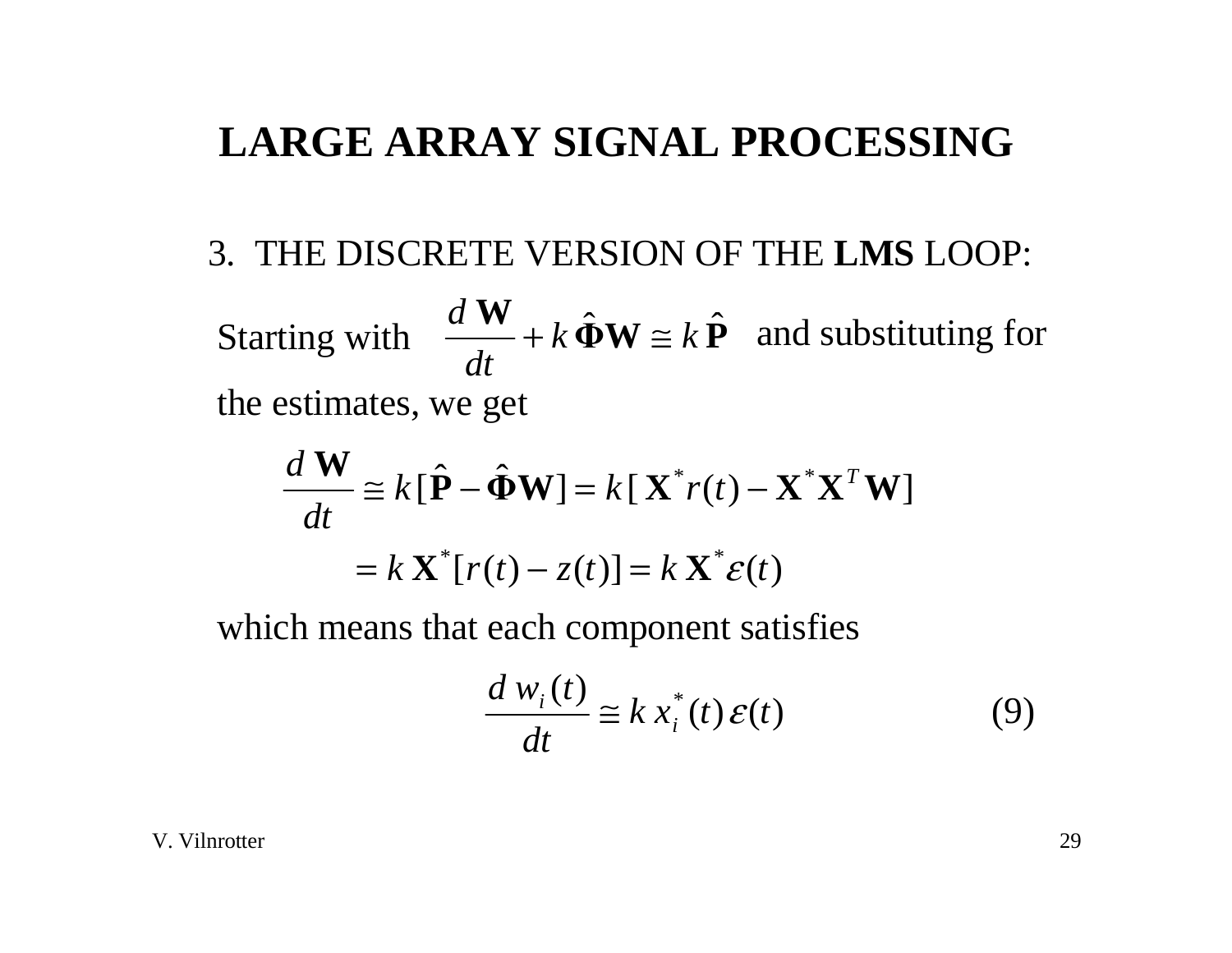Next, approximate the derivative with the difference

$$
\frac{dw_i}{dt} \cong \frac{w_i(n+1) - w_i(n)}{\Delta t}
$$

where  $W_i(n)$  is a sample of the *i*-th weight at time  $t_n = n \Delta t$ . Rewriting (9) in terms of the difference yields

$$
w_i(n+1) - w_i(n) = \gamma x_i^*(n) \varepsilon(n); \quad \gamma \equiv k \Delta t
$$

which can be put into a form known as the "**LMS algorithm**"

$$
w_i(n+1) = w_i(n) + \gamma x_i^*(n) \varepsilon(n)
$$

where  $\varepsilon(n) = r(n) - z(n)$ .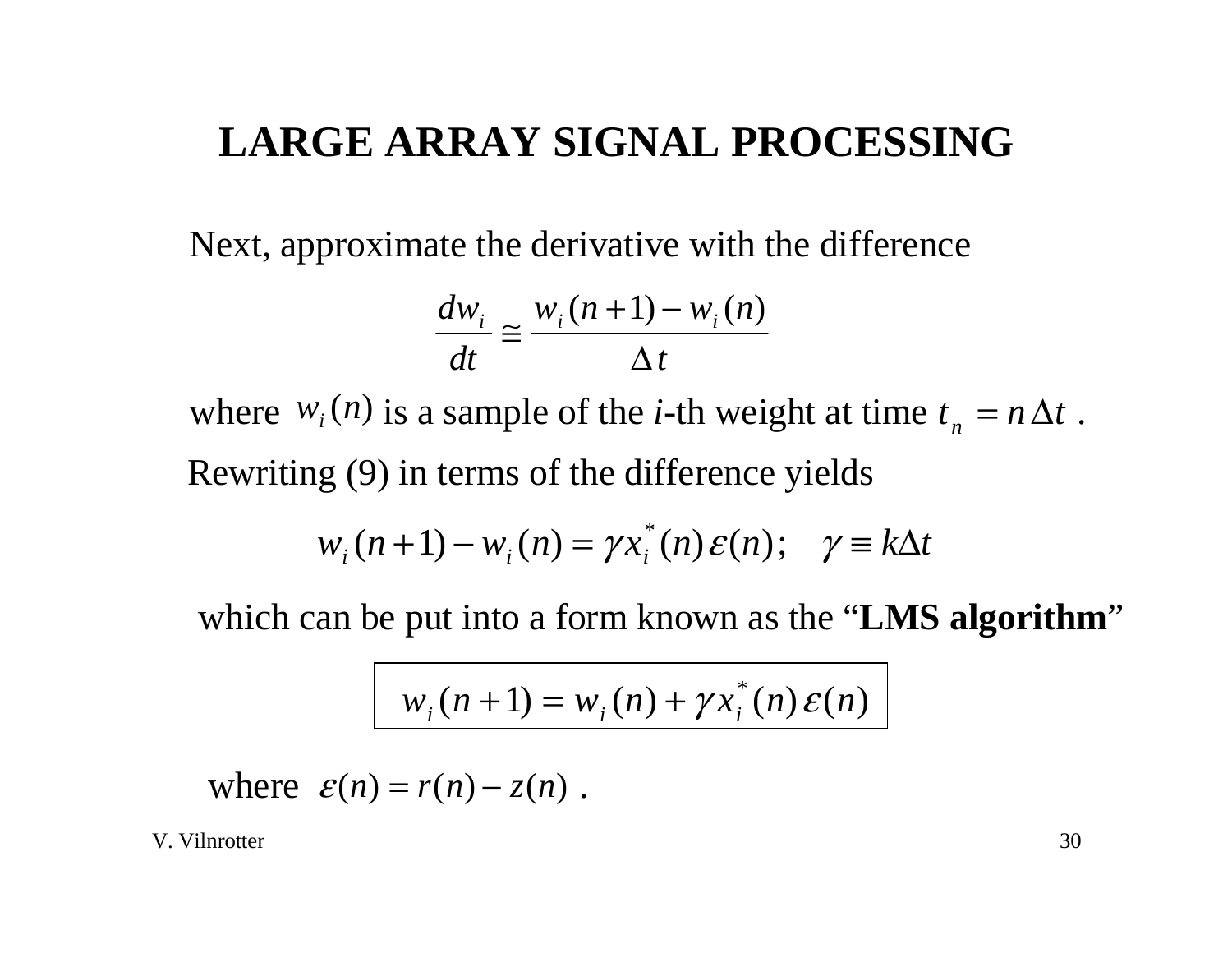#### SOME PROPERTIES OF THE **LMS** ALGORITHM:

$$
w_i(n+1) = w_i(n) + \gamma x_i^*(n) \varepsilon(n)
$$

- Needs a reference signal (correlated with the received signal)
- Does not need to know the source direction
- Complexity per update: order *N* (for *N* antennas)
- Magnitude of updates diminish as output signal "approaches" the reference signal (error approaches zero)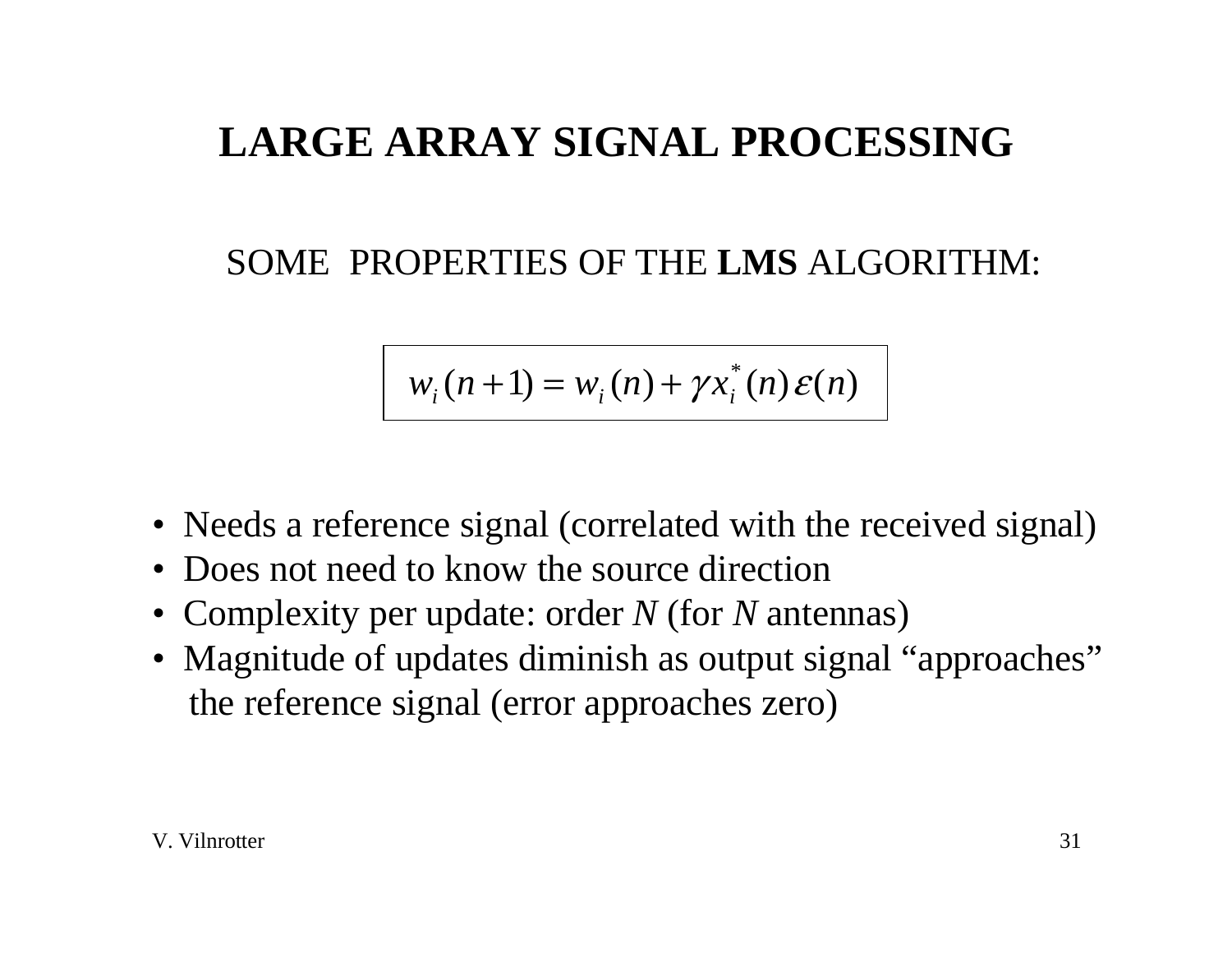#### THE "CONSTANT MODULUS ALGORITHM" (**CMA**)

Recall the form of the discrete **LMS** algorithm derived before:

$$
w_i(n+1) = w_i(n) + \gamma x_i^*(n) \mathcal{E}(n)
$$

If we let  $\varepsilon(n) = ( | s(n) |^2 - s_0^2) s(n)$ , the resulting algorithm is known as the **CMA**:

$$
w_i(n+1) = w_i(n) + \gamma \Big(|s(n)|^2 - s_0^2\Big) x_i^*(n) s(n)
$$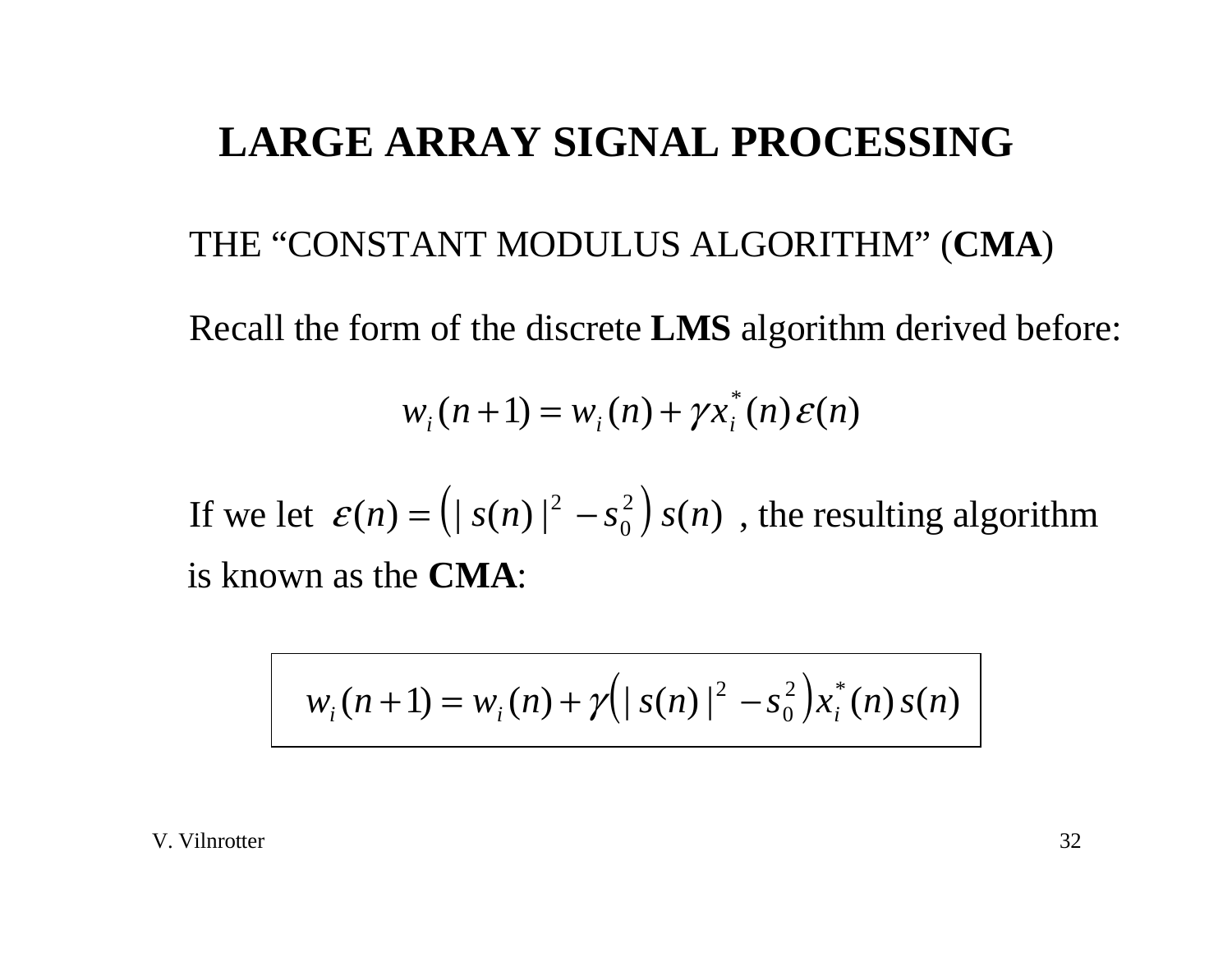#### SOME PROPERTIES OF THE **CMA**:

$$
w_i(n+1) = w_i(n) + \gamma (|s(n)|^2 - s_0^2) x_i^*(n) s(n)
$$

- The **CMA** does **not need** either a **source direction** or a **reference signal**, only the "target" power of the desired source
- Any change in source power is attributed to interference, which the CMA attempts to cancel
- Order *N* complexity (multiplies per update)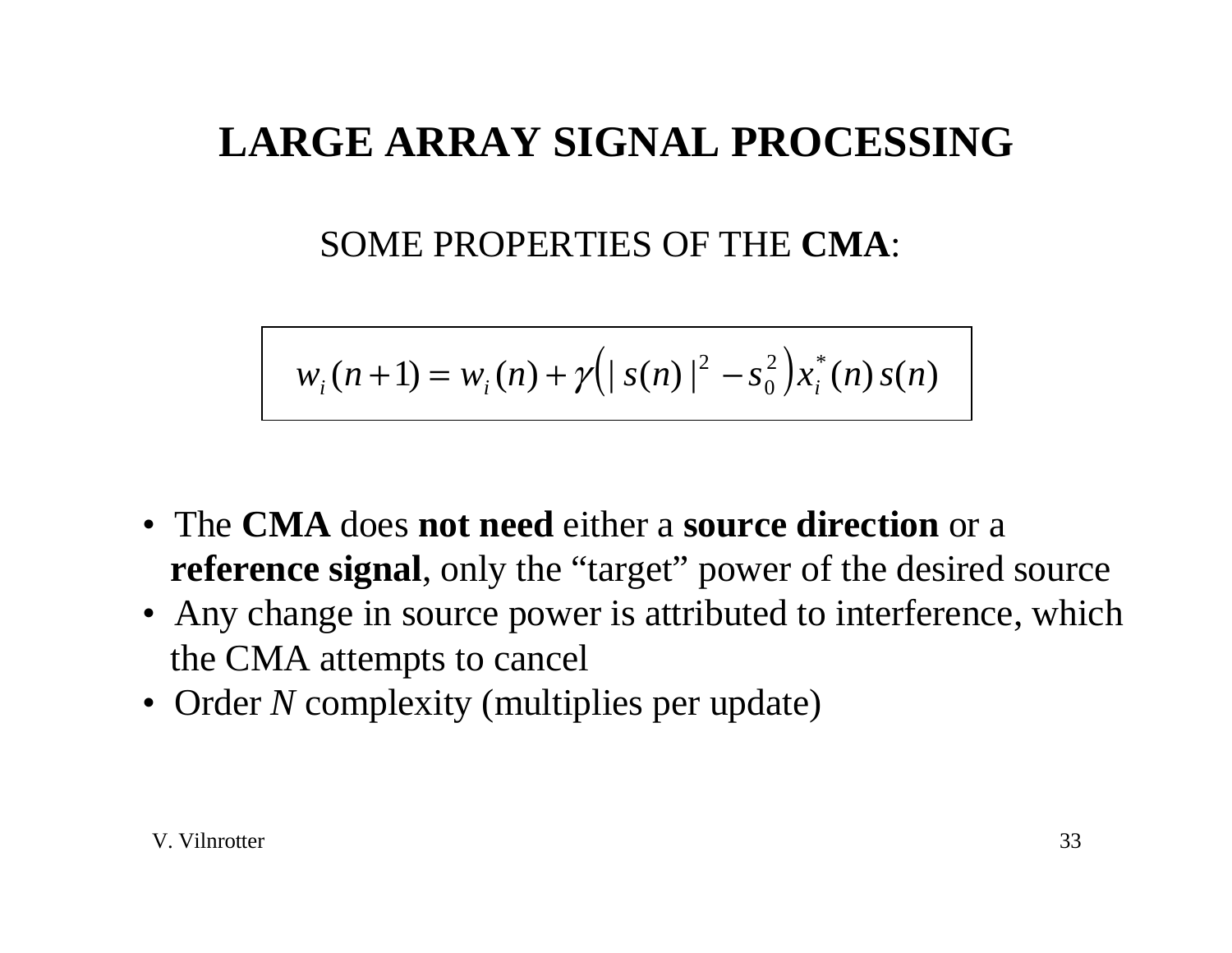## **SUMMARY OF REPRESENTATIVE "ORDER N" ALGORITHMS FOR DSN APPLICATIONS**

## • **LMS ALGORITHM:**

- Needs a **reference signal** (filtered residual carrier, or other correlated reference derived via signal processing)
- Adaptively maximizes *SINR* (nulls interference)
- **CMA:**
	- Needs estimate of desired **signal power** only
	- Adaptively maximizes *SINR* (nulls interference)

OPEN ISSUES: convergence rate under "realistic" DSN spacecraft tracking conditions